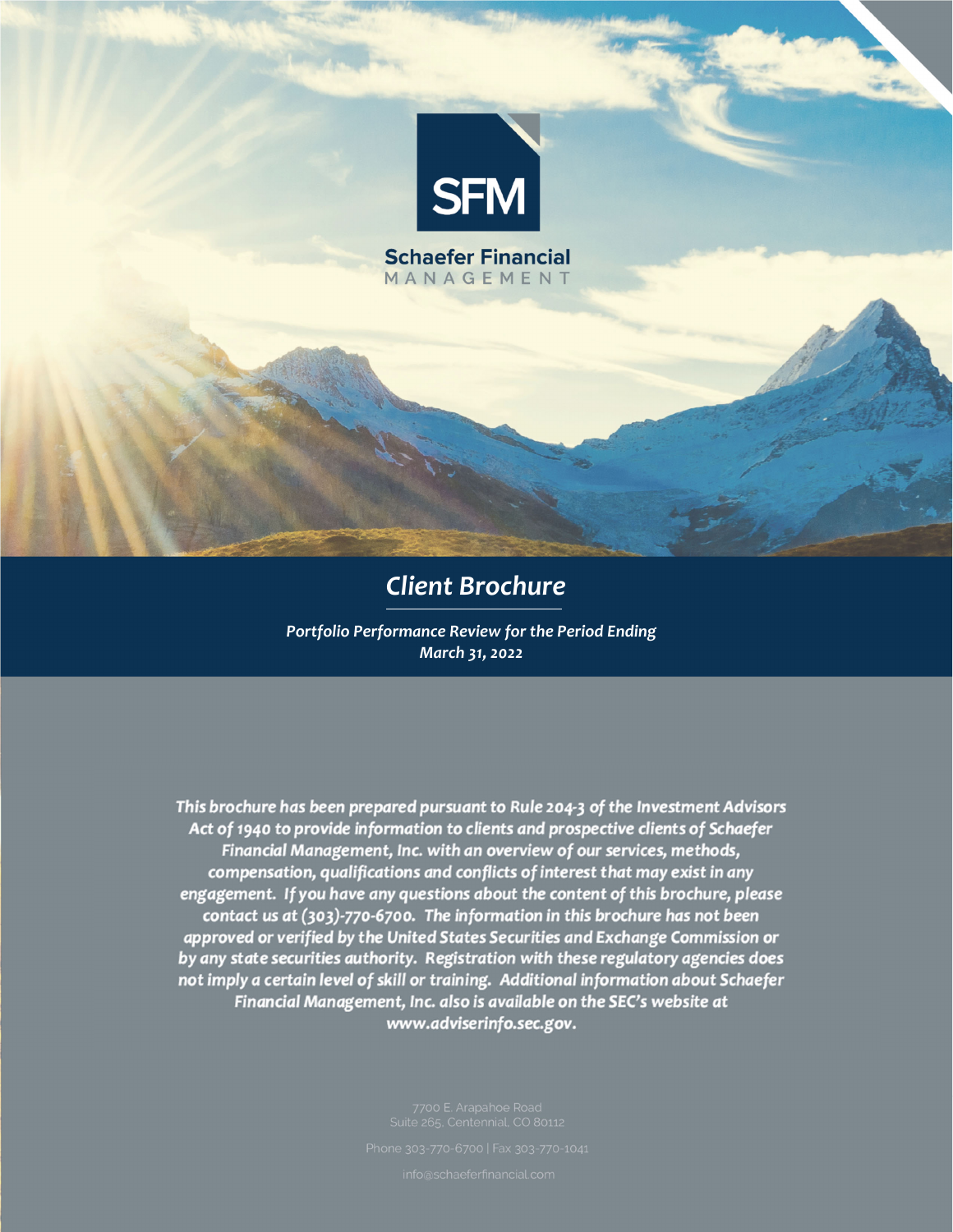# **Item 2: Material Changes**

There are no material changes in this brochure from Schaefer Financial Management, Inc.'s last annual update of the brochure on March 22, 2021. Material changes relate to Schaefer Financial Management Inc.'s policies, practices or conflicts of interest only.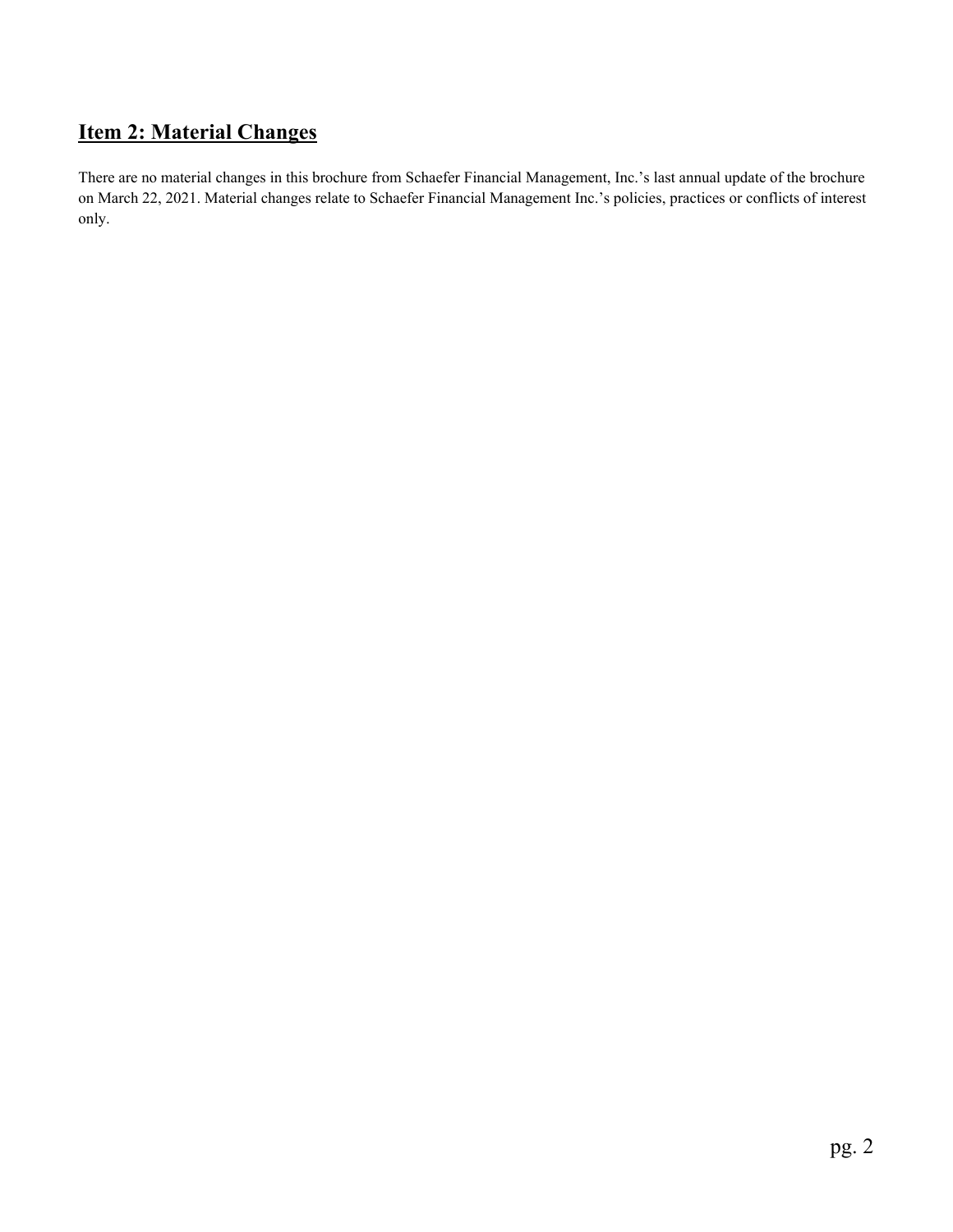# **Item 3: Table of Contents**

| Item 1: Cover Page                                                                             | $\mathbf{1}$   |
|------------------------------------------------------------------------------------------------|----------------|
| Item 2: Material Changes                                                                       | $\overline{2}$ |
| Item 3: Table of Contents                                                                      | $\overline{3}$ |
| Item 4: Advisory Business                                                                      | $\overline{4}$ |
| Item 5: Fees and Compensation                                                                  | $\overline{7}$ |
| Item 6: Performance-Based Fees and Side-By-Side Management                                     | 9              |
| Item 7: Types of Clients                                                                       | 9              |
| Item 8: Methods of Analysis, Investment Strategies and Risk of Loss                            | 9              |
| Item 9: Disciplinary Information                                                               | 11             |
| Item 10: Other Financial Industry Activities and Affiliations                                  | 11             |
| Item 11: Code of Ethics, Participation or Interest in Client Transactions and Personal Trading | 11             |
| Item 12: Brokerage Practices                                                                   | 12             |
| Item 13: Review of Accounts                                                                    | 14             |
| Item 14: Client Referrals and Other Compensation                                               | 14             |
| Item 15: Custody                                                                               | 14             |
| Item 16: Investment Discretion                                                                 | 15             |
| Item 17: Voting Client Securities                                                              | 15             |
| Item 18: Financial Information                                                                 | 15             |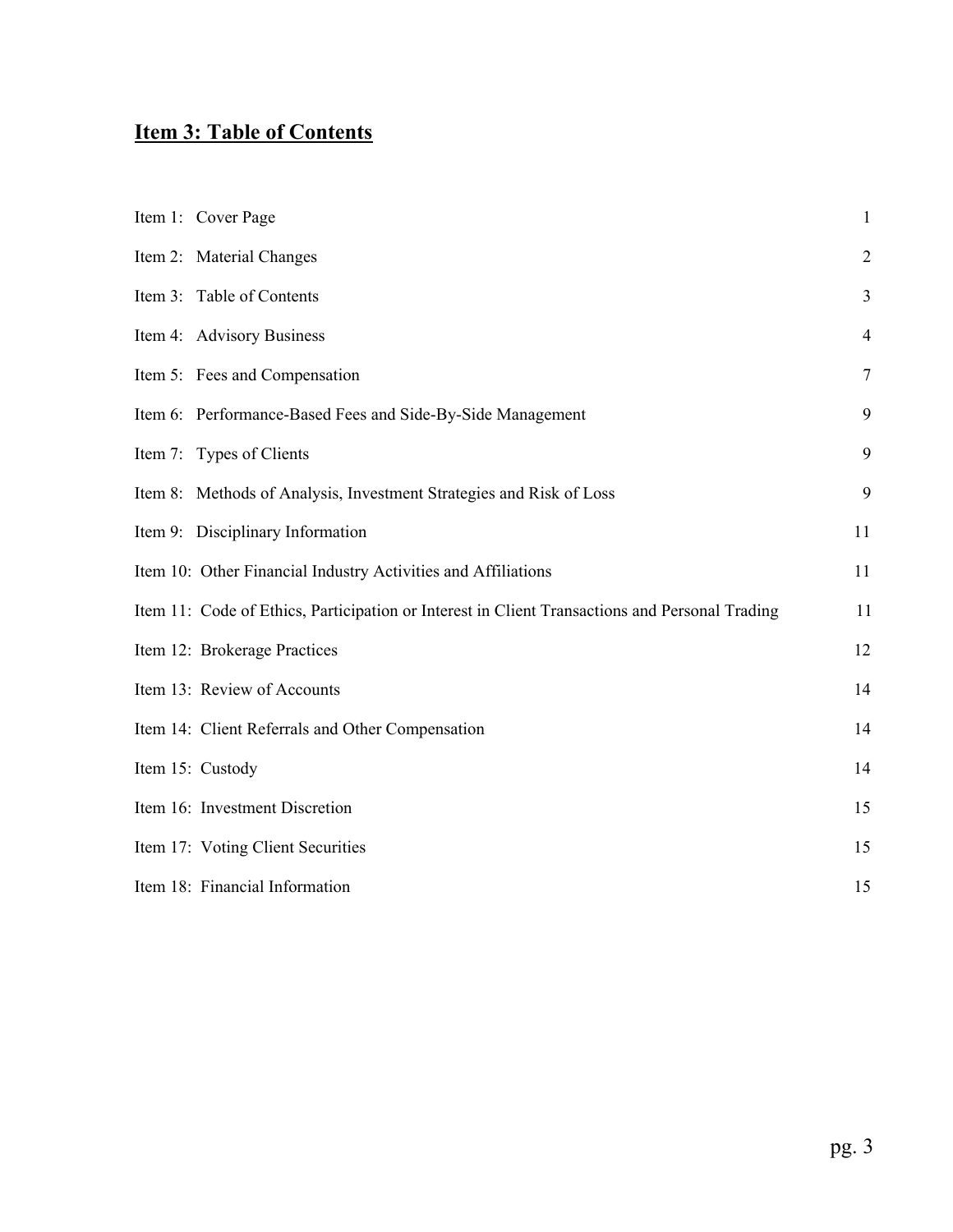## **Item 4: Advisory Business**

## **Description of Our Firm**

Schaefer Financial Management, Inc. was formed in 1989 by Jeffrey A. Schaefer. The Firm operated as a sole proprietorship until 2001 when it was incorporated as Schaefer Financial Management, Inc. (a Colorado Corporation). Jeff has served as the Firm's sole owner and President since the Firm was formed.

The Firm provides financial planning, financial management and investment management services to a variety of clients and to other professional advisors. Our objective in working with each client is to provide the client with information and education so that the client may make better financial decisions geared toward the realization of objectives.

While our services encompass a wide variety of areas, most engagements involve two distinct phases. The first is the development of a financial plan. Rather than relying on boiler plate language and analysis, our focus is on addressing the unique goals and challenges of each client and tailoring strategies to meet those goals on an integrated basis. The second phase of a typical engagement involves the ongoing management, on a non-discretionary basis, of investment assets. The scope of services provided, and method of compensation, is different for each broad area.

## **Types of Advisory Services We Offer**

## *Financial Planning: Scope of Services*

In the area of financial planning, we provide a wide range of services to our clients, ranging from single need consultations to comprehensive financial plans designed to integrate every aspect of the client's financial situation. Among the services provided are:

- 1. Cash flow management and budget counseling.
- 2. Analysis of debts, including consideration of appropriate consolidation or refinancing strategies.
- 3. Analysis and recommendations for educational financing.
- 4. Analysis and recommendations for retirement financing.
- 5. Analysis of employer provided benefit plans.
- 6. Risk management analysis, including examination of current insurance coverage (life, health, long-term care, disability, overview of property and casualty).
- 7. Tax planning, including strategies to reduce current and future taxable income and transfer tax liabilities.
- 8. Business planning.
- 9. Review of current estate plan and consultation with counsel regarding appropriate revisions to documents, strategies, etc.
- 10. Analysis of property ownership arrangements.
- 11. Development of charitable gifting strategies.
- 12. Preparation of personal financial statements.
- 13. Analysis of portfolio holdings and recommendations, as needed, for revisions to client's portfolio strategy.

 An engagement may include any or all of the above listed areas. In addition, we will address other areas of client need, if, in our sole and exclusive judgment, we are adequately equipped to competently advise the client in the area in question.

### *Financial Planning: Process*

Our approach to financial planning centers around the belief that financial planning is primarily a problem-solving process designed to provide clients with superior information with which to make financial decisions. As a result, our planning process is a straight forward, common sense approach to solving problems that includes the following steps: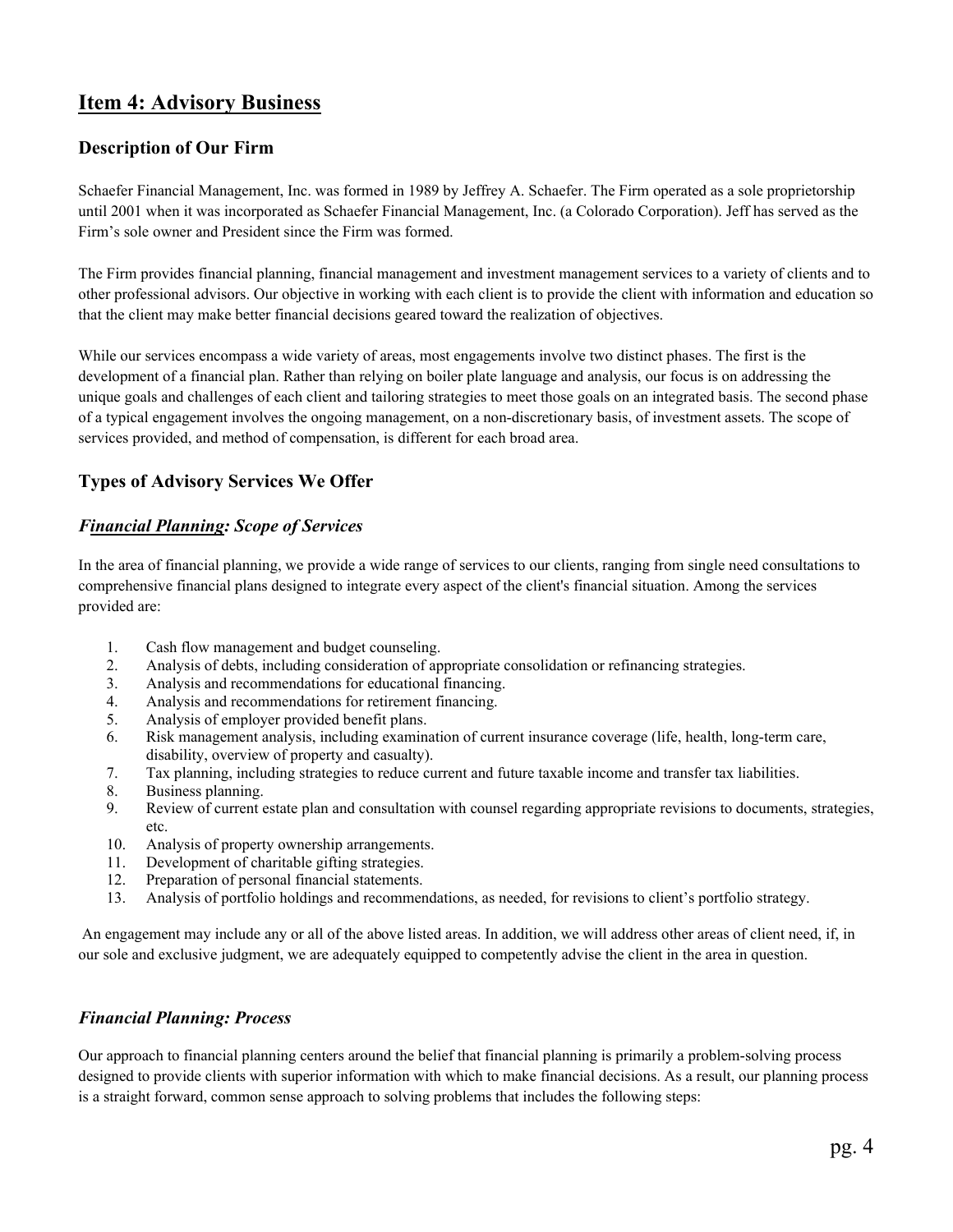- 1. Gathering of data from the client, including information about the client's goals and objectives.
- 2. Analysis of the data, with particular attention paid to the client's current position in the light of stated goals and objectives.
- 3. Preparation of a written analysis, including examination of alternative courses of action and a recommended set of steps for the client.
- 4. A meeting to discuss the analysis and recommendations with the client.
- 5. Implementation of the plan. Of course, at no time is the client under any obligation to implement, in whole or in part, any of our recommendations, which are purely advisory in nature.
- 6. Ongoing review of the plan and its implemented steps. While a client is never under any obligation for ongoing, periodic reviews, it is our belief and experience that planning may lose its relevance and validity if changing economic, market and personal circumstances are not accounted for.

It is important to emphasize that each client engagement involves a unique set of circumstances and problems. As a result, no two engagements are alike, and the scope of services provided will vary from client to client. This flexible approach means that computer generated "boiler plate" planning is not part of our process. In addition, we are acutely aware of the need to control costs. By only focusing on those areas of concern for the client, unnecessary work and costs can be eliminated.

### *Financial Planning: Reviews/Reporting*

As noted above, while a client is never under any obligation to engage in any sort of ongoing review, it is strongly recommended that the client do so.

The value of financial planning will quickly be lost if a client fails to monitor the progress of their plan or implemented steps. In addition, as economic and personal changes occur, it is necessary to modify assumptions and projections to accurately take these developments into account. This can only be accomplished through a systematic, ongoing review process.

All reviews will be overseen by Jeffrey A. Schaefer, CFP and conducted by a professional member of the staff of Schaefer Financial Management, Inc. It is suggested that reviews take place at least annually and more frequently if client changes dictate. At the present time no regular reports are disseminated to clients regarding their plan or status, other than statements and summaries issued by investment or insurance companies. Please note that these reviews of financial planning issues are separate from the investment plan reviews discussed below.

#### *Investment management and implementation*

While the goals and objectives of any given client will be unique, a common thread that runs through most engagements is the need for investment advice, implementation assistance and ongoing portfolio management. We provide these services via one of two service models, as described below. It is important to bear in mind that implementation of any recommendation that we make is always at the discretion of the client. Schaefer Financial Management, Inc. will never take discretion, dominion or custody of client assets. Moreover, the client is never under any obligation to use our services to implement any part of or the entire plan. The client may use any insurance agent, stockbroker, attorney or accountant that they desire. If, however, the client desires our assistance with implementation, we will provide such services.

#### *Investment advisory services – ongoing management and quarterly reviews*

For most clients, a review of their investment portfolios and the development of recommendations for changes to their portfolio are part of a comprehensive financial plan as described above. At the sole discretion of Schaefer Financial Management, Inc., however, we may provide an initial review of investments and the development of an investment policy consistent with individual needs and objectives as well as ongoing investment supervision on a stand-alone basis. In either instance, there are several areas to be addressed in the development of an investment plan, including: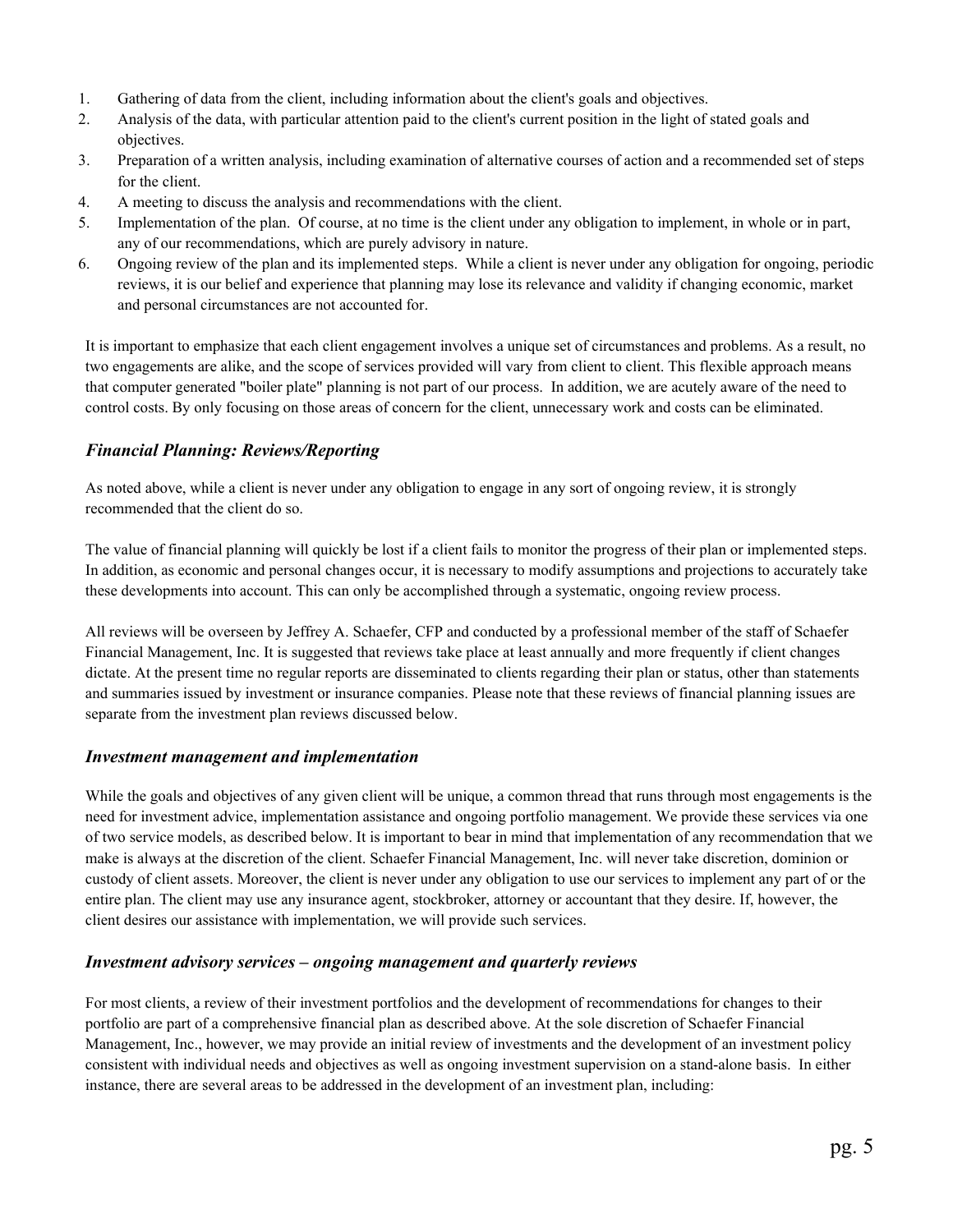- 1. Review of present holdings in light of sound investment management practices and individual goals.
- 2. Development of an investment policy and asset allocation model.
- 3. Development of an implementation plan including the selection of specific securities.

If a review of the investment portfolio is part of the development of a comprehensive financial plan, the fee for such a review will be included in the financial planning fee quoted in Item 5: Fees and Compensation. If the investment planning engagement is a stand-alone engagement, a flat fee will be quoted for the development of the investment plan, with a **minimum fee of \$1,500**.

 Upon the completion of an investment analysis, Schaefer Financial Management, Inc. will provide assistance with the implementation and ongoing supervision of the client portfolio. While clients will always receive monthly statements from their custodian as well as transaction confirmations, Schaefer Financial Management, Inc. will provide a comprehensive report to each Investment Advisory Client on a quarterly basis. This report will include an analysis of the portfolio values, asset allocation and performance on both an individual asset and portfolio wide basis. Performance will also be reported on an absolute and relative basis and will be compared to broad market indices.

Methodology and security selection is discussed in Item 8: Methods of Analysis, Investment Strategies and Risk of Loss.

## *Investment Advisory Services – Ongoing Management and Annual Reviews*

Some clients are not desirous of, or in need of, regular quarterly reviews of their portfolio. For these clients, services can generally be confined to the development of an investment plan and annual reviews of the portfolio.

 In providing these services, the model outlined above for Investment Advisory Services will generally be followed. The firm will perform the following services:

- 1. Review of present holdings in light of sound investment management practices and individual goals.
- 2. Development of an investment policy and asset allocation model.
- 3. Development of an implementation plan including the selection of specific securities.

Once again, most investment analysis will be conducted as part of a comprehensive financial plan. As noted above, if the investment planning engagement is a stand-alone engagement, a flat fee will be quoted for the development of the investment plan, with a **minimum fee of \$1,500**.

 Upon the completion of an investment analysis, Schaefer Financial Management, Inc. will provide assistance with the implementation and ongoing supervision of the client portfolio. While clients will always receive monthly statements from their custodian as well as transaction confirmation, Schaefer Financial Management, Inc. will provide a comprehensive report to these clients on an annual basis. The month-end anniversary date varies for each client and is set by the Firm and the client at the outset of the engagement. While client holdings will be reviewed throughout the year, this service is intended to be a "buy and hold" approach to the portfolio and will, by extension, not seek to take advantage of the same range of tactical opportunities that may be presented to quarterly review clients. Each annual review report will, however, include an analysis of the portfolio values, asset allocation and performance on both an individual asset and portfolio wide basis. Performance will also be reported on an absolute and relative basis and will be compared to broad market indices

Methodology and security selection is discussed in Item 8: Methods of Analysis, Investment Strategies and Risk of Loss.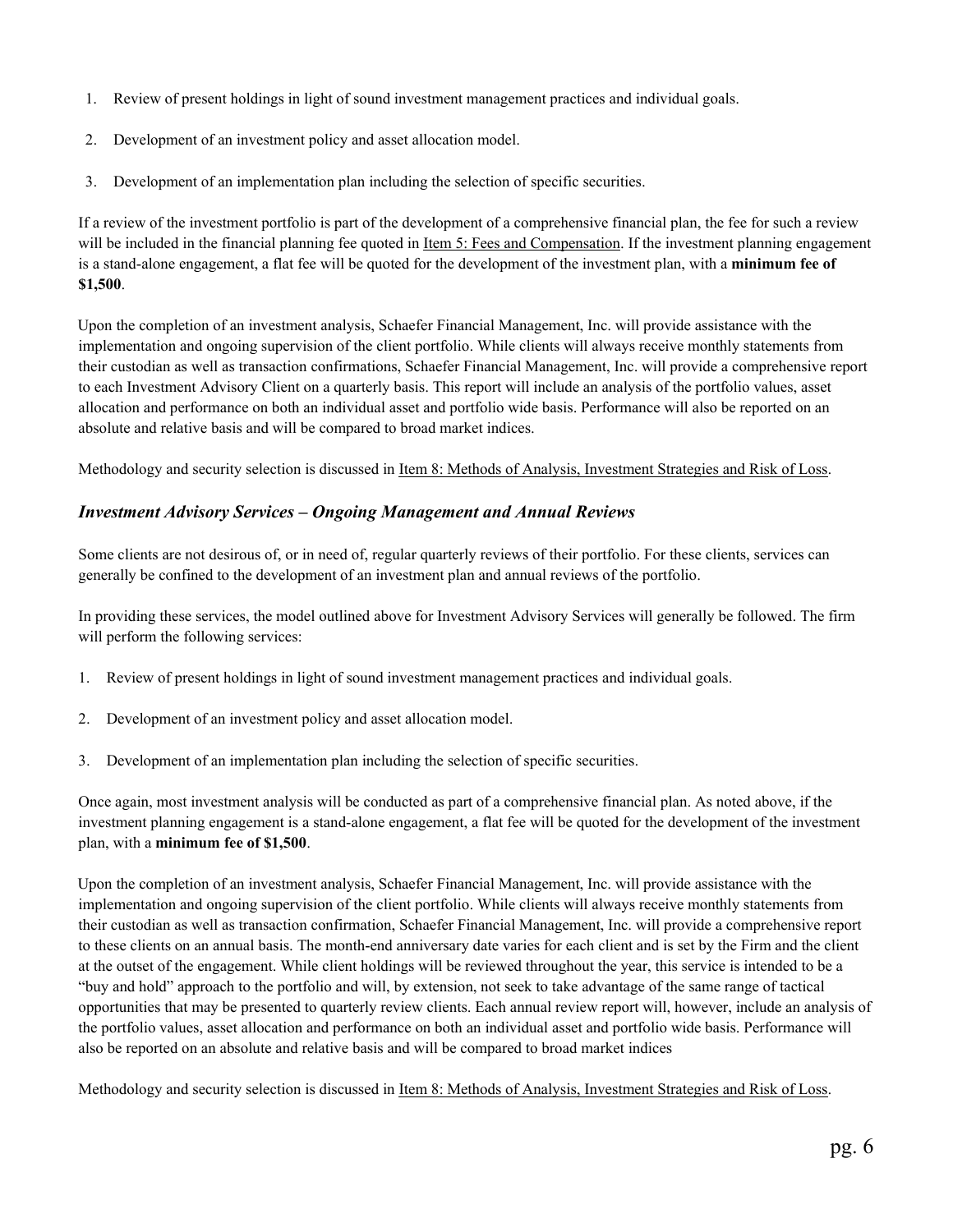## *Insurance Implementation*

If a need for insurance coverage for life, disability or long-term care insurance is identified, we will assist clients in the process of shopping for and purchasing suitable coverage. The process of comparison shopping for insurance coverage is time intensive since it involves the comparison of many variables and a good deal of data. We will generally charge on an hourly basis at the rate of \$200 per hour for our assistance in this area, with a minimum charge of \$500. If insurance planning is part of the development of a larger financial plan, the fee for insurance planning may be bundled with the planning fee. We do not maintain insurance licenses, but rather make recommendations to clients for no-load insurance coverage or refer our clients to licensed insurance agents for specialty products.

## **Amount of client assets we manage**

At the end of 2021 we managed \$ 760,020,287, all on a non-discretionary basis.

## **Item 5: Fees and Compensation**

## **Fee schedule and payment of fees**

## *Fees and Compensation: Financial Planning*

Compensation for financial planning services is on a fee basis. The **minimum** initial fee for financial planning services is **\$1,500.** Prior to any financial planning work being commenced, we will provide a proposal that outlines the scope of work to be included in the engagement, and our fee for the completion of that work. This turnkey fee quote is designed to eliminate the uncertainty and confusion that is inherent in an hourly billing arrangement. Should the engagement expand, or should there be additional planning work required after the development of the initial plan, such work will be billed at the rate of \$200 per hour. While reviews are not required, they are encouraged. A financial plan is necessarily a dynamic document that should be reviewed as time passes, or circumstances change. When reviews are conducted, they are billed at the rate of \$200 per hour with a four-hour minimum. A deposit of \$500 is required at the time that the Planning Agreement is executed. This deposit is applied, in full, to the planning fee. The engagement may be terminated at any time by either party. Work completed up until the time of termination will be billed at \$200 per hour.

Although it is our preference to develop comprehensive plans, we may from time to time agree to perform consultations on more narrowly focused issues on a one-time basis. Charges for consultations of this type will be billed at the rate of \$200 per hour. Special Projects will be handled on a negotiated basis depending upon the nature and complexity of the task.

A prospective planning client should have an investable net worth of \$500,000 and/or an annual income of at least \$250,000. *We may, in our sole discretion, waive these minimum requirements*.

### *Fees and Compensation : Investment Management, Quarterly Reviews*

 The minimum required size for new managed account relationships is \$500,000. Family assets will be combined for purposes of meeting this minimum (i.e., spousal accounts, custodial accounts, retirement plans, educational accounts, etc. are combined to determine portfolio size). *Schaefer Financial Management, Inc. may, in its sole discretion, waive this minimum account size*.

 Fees for investment management services will be computed as a percentage of the assets under management. Assets under management will be determined on the final business day of each quarter, using closing bid prices for all securities as reported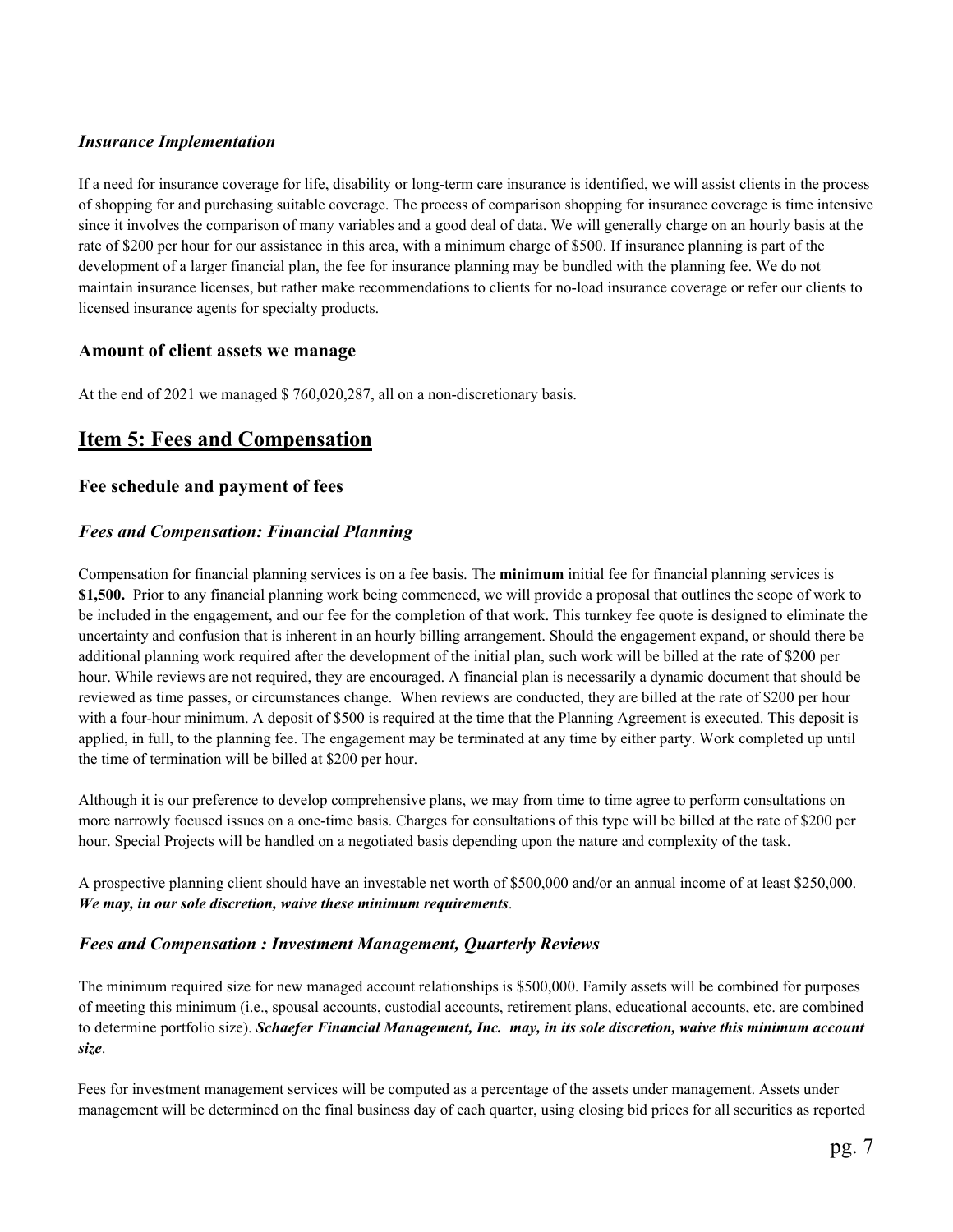by custodians. In the event that a client portfolio contains non-marketable securities (i.e., limited partnerships, etc.), historical cost will be used unless a more reasonable value estimate is available. Quarters will correspond to the client's anniversary date rather than calendar quarters. In the case of fixed income securities, accrued interest may also be considered in computing assets under management. The percentage scale is as follows:

|                    | Annual         |  |
|--------------------|----------------|--|
| Account Size       | Percentage Fee |  |
| First \$500,000    | $1.0\%$        |  |
| Next \$500,000     | $.8\%$         |  |
| Next \$1,000,000   | $.6\%$         |  |
| Next \$3,000,000   | .4%            |  |
| Next \$5,000,000   | $.2\%$         |  |
| Above \$10,000,000 | Negotiable     |  |

 Schaefer Financial Management, Inc. reserves the right to negotiate alternative fee schedules in its sole discretion. Fees are payable in arrears and are billed on a quarterly basis by applying the annual percentage fee to the total assets under management on the last day of the quarter and dividing the result by four (4). Fees will be pro-rated for clients commencing or terminating the service during a quarter.

 All fees are due and payable in full within ten (10) days of our receipt of an invoice. If the client elects, they may have fees deducted directly from their Schwab account, with a copy of the invoice sent to the client. We retain the right to terminate the investment management agreement for any client whose account is fifteen (15) days past due.

#### *Fees and Compensation: Investment Management, Annual Reviews*

Effective January 1, 2021, the fee for annual reviews is payable upon billing at the end of the client's annual review year, is not negotiable, and will be .5% of the investment assets, with a minimum fee of \$1,250 per year. The fee for annual reviews is payable upon billing at the end of the client's annual review year end.

### *Fees and Compensation: Other Services*

Fees and Compensation for Insurance Implementation services are discussed at Item 4: Advisory Business.

### *Clients are responsible for Third-Party Fees*

 Our fees are exclusive of brokerage commissions, transaction fees and other related costs and expenses which might be charged to the client by custodians, brokers and other third parties. Mutual funds and exchange traded funds charge management fees in addition to standard brokerage commissions. Clients are responsible for the payment of these third-party fees. We do not receive any portion of these commissions, fees, expenses and costs. See Item 12: Brokerage Practices below for information concerning our relationship with Charles Schwab & Co., Inc., a registered broker/dealer who acts as a broker for our clients' securities transactions.

### *Prepayment of Fees*

.

 No prepayment of investment management fees is required as they are billed at the conclusion of a billing period as explained above.

 If client engagements for financial planning services are terminated before completion, client deposits less billed hours of work will be promptly returned to the client.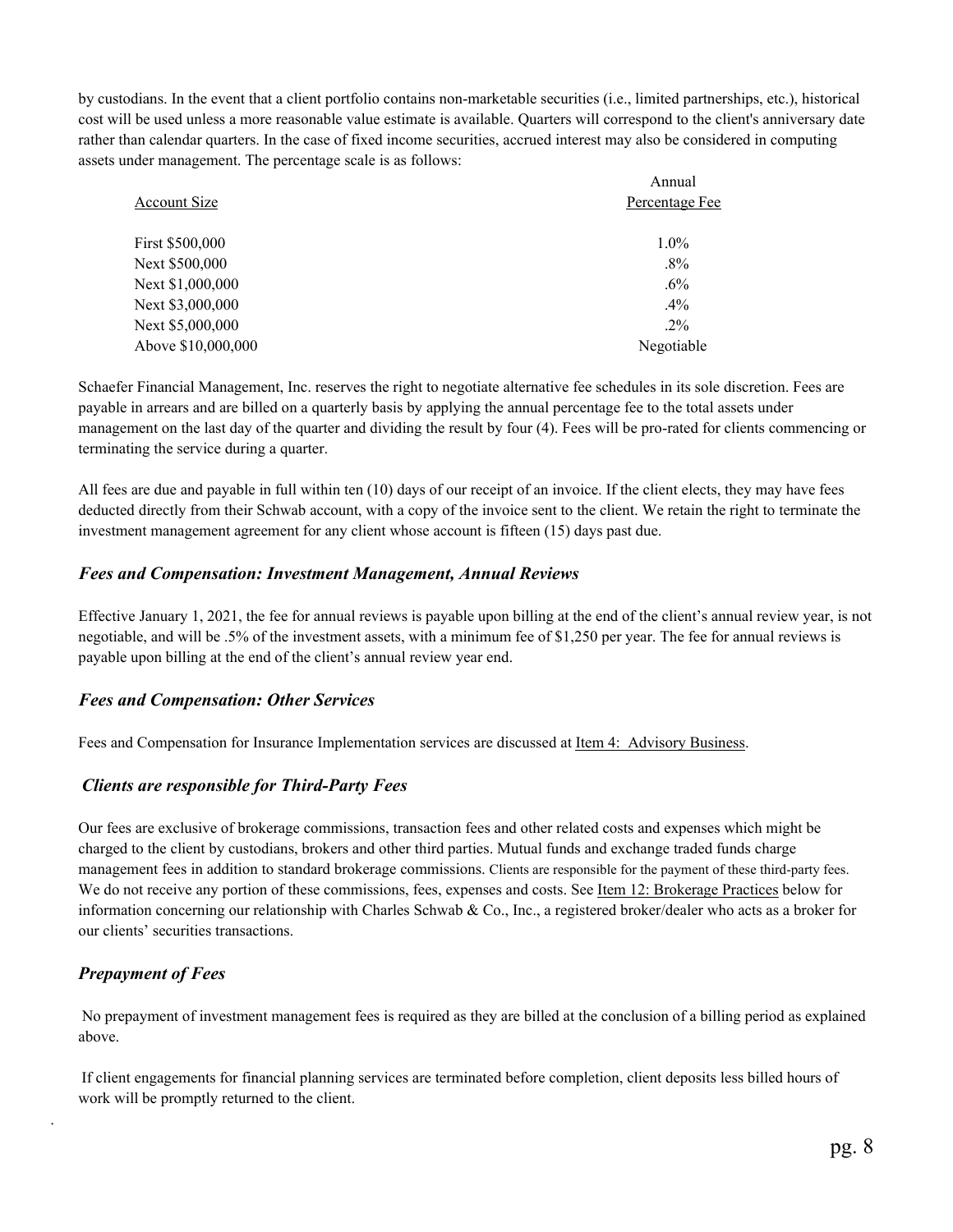## *Outside compensation for the sale of Securities to Clients*

Neither Schaefer Financial Management, Inc. nor its management and staff accept any compensation for the sale of securities or other investment products, including asset-based sales charges or service fees from the sale of mutual funds.

## **Item 6: Performance-Based Fees and Side-By-Side Management**

We do not accept performance-based fees of any kind. Performance-based fees are fees that an Adviser accepts that are based on a share of capital gains on or capital appreciation of the assets of a client (such as a client that is a hedge fund or other pooled investment vehicle).

Side-By-Side Management refers to arrangements where an Adviser manages both accounts that are charged a performancebased fee and accounts that are charged another type of fee.

# **Item 7: Types of Clients**

We generally provide investment advice to these types of clients:

#### **Individuals**

 **Pension and Profit-Sharing Plans** 

#### **Trusts, estates, and charitable organizations**

Our requirements for opening or maintaining an account, including minimum account size, are discussed above in Item 4: Advisory Business and Item 5: Fees and Compensation.

## **Item 8: Methods of Analysis, Investment Strategies and Risk of Loss**

At Schaefer Financial Management, Inc. we are not market timers. Instead, we believe that most investors will realize superior results over time by applying the principals of modern portfolio theory to the management of individual portfolios. The focus of modern portfolio theory is necessarily on long-term results. This is consistent with financial planning that emphasizes the realization of goals and objectives rather than the mere accumulation of assets. Our investment management process helps clients to focus on the two key issues in developing a portfolio, time frame and asset allocation. **Clients need to be aware that investing in any security involves varying degrees of risk of loss which they should be prepared to bear.** 

**Time Frame** refers to the duration of time that the investor can commit funds for. This dictates a tremendous amount of the structure of a portfolio. For instance, the inherent volatility of stocks makes them an inappropriate investment for an investor whose time frame is less than three years. In contrast, however, the long-term growth potential of equities makes them the most important part of the portfolio for an investor with a time frame in excess of five years. Realistically assessing time frame and the level of risk that an investor can take is an important part of the development of an investment plan.

**Asset allocation** refers to the relative portions of a portfolio that an investor chooses to place in the various broad asset categories. Studies have shown that the asset allocation decision determines over 90% of portfolio performance over time. Security selection and market timing are, by comparison, responsible for less than 10% of performance. The firm's role is to help the client understand this and to develop a suitable allocation model.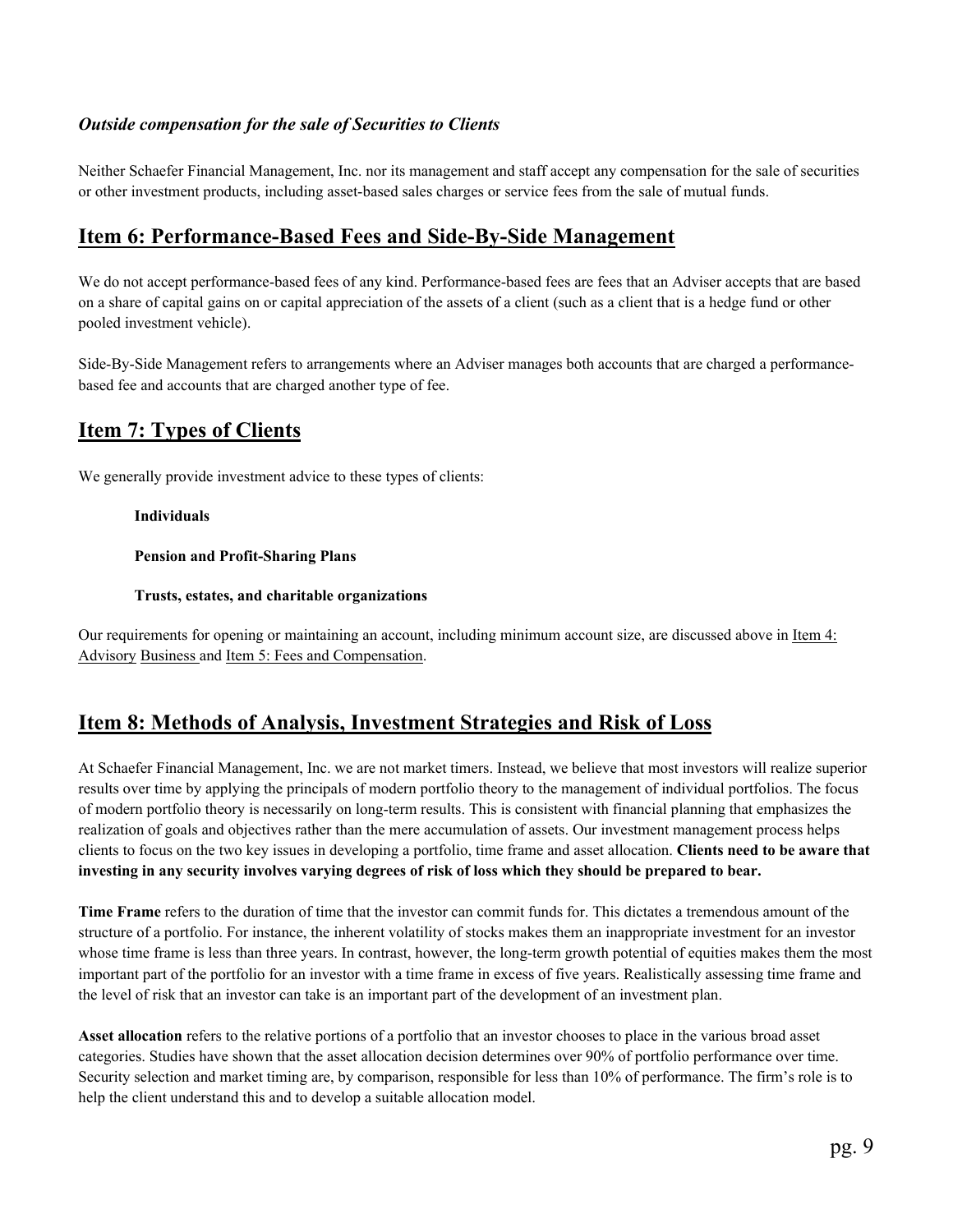Within the broad asset allocation categories that a client establishes, opportunities do exist to make tactical adjustments to portfolio holdings from time to time. These opportunities may present themselves and be recommended as part of the periodic rebalancing of a portfolio. Asset allocation requires that, on a periodic basis, assets in the portfolio be rebalanced to the prescribed category weights. Assets must also be periodically reallocated to account for changes in performance and the correlation of returns between different asset categories. Such rebalancing will generally involve shifting from one mutual fund or security to another. For tax purposes, rebalancing transactions can create taxable income. We are extremely tax sensitive in all of the management work that we do, and our focus is on optimizing each client's after-tax return. This may dictate different allocations for a client's taxable and tax deferred (i.e., IRAs, Roth IRAs, 401(k)s, 403(b)s, Keoghs, SEP IRAs, etc.) accounts.

 While we offer our services on either a non-discretionary or a discretionary basis depending upon client preferences, we do not currently have any relationships where we exercise discretion and we do not envision taking on this responsibility. We never have any level of custody over client funds or securities. Non-discretionary clients can, however, grant us the authority to execute orders on their behalf after the client has approved the recommendation. In a typical situation, we will make a recommendation by phone, email or written correspondence. If the client approves of the transaction verbally or in writing, we will accept responsibility for the execution of the order with the client's custodian of choice. After the transaction is completed, the client will receive notification from their custodian via a confirmation statement

 For most clients, no-load mutual funds and other pooled types of investment products (i.e., exchange traded funds, etc.) provide the best combination of diversification, professional security selection, lower transaction costs and convenience. As a result, those are the types of securities that we emphasize. However, from time to time, we may recommend that a client utilize the services of separate account managers to construct portfolios of individual securities. Separate account managers may offer more cost-effective investment management services for larger accounts, but their primary advantage involves tax efficiency. With the wide spread that now exists between ordinary income and capital gains tax rates, having a tax efficient portfolio is very important, and for larger accounts, the separate account manager may be one way to achieve this tax efficiency. From time to time we may also recommend various pooled, non-listed securities. This may include but is not limited to non-publicly traded real estate investment trusts, non-publicly traded business development companies and interval funds which, though organized as registered investment companies offer more limited ability to buy and sell shares.

 Individual stocks and bonds may also be used in the implementation of portfolio recommendations. Often, new clients bring with them existing security positions that for investment or tax reasons should remain part of a portfolio. In these instances, our job is to integrate these existing positions within the diversified portfolio and manage them actively. In other instances, individual stocks or bonds may offer a more cost-effective way to invest. Finally, tactical opportunities or compelling valuations may point toward the use of individual securities.

### **Sources of Information**

In providing financial planning and investment advisory services to our clients, we rely on many sources of information. We do not, however, rely on any "soft dollar" arrangements for research. "Soft dollars" refer to the practice of directing brokerage commissions to particular broker dealers in exchange for credits to be applied to research or technology services.

The following lists those sources of information that are, by their nature, comprehensive but not complete:

 Wall Street Journal Barron's Bloomberg Terminal BNA Tax Portfolios Morningstar Direct CFP Today BNA Tax Management-Income Tax Projection Software Investment Advisor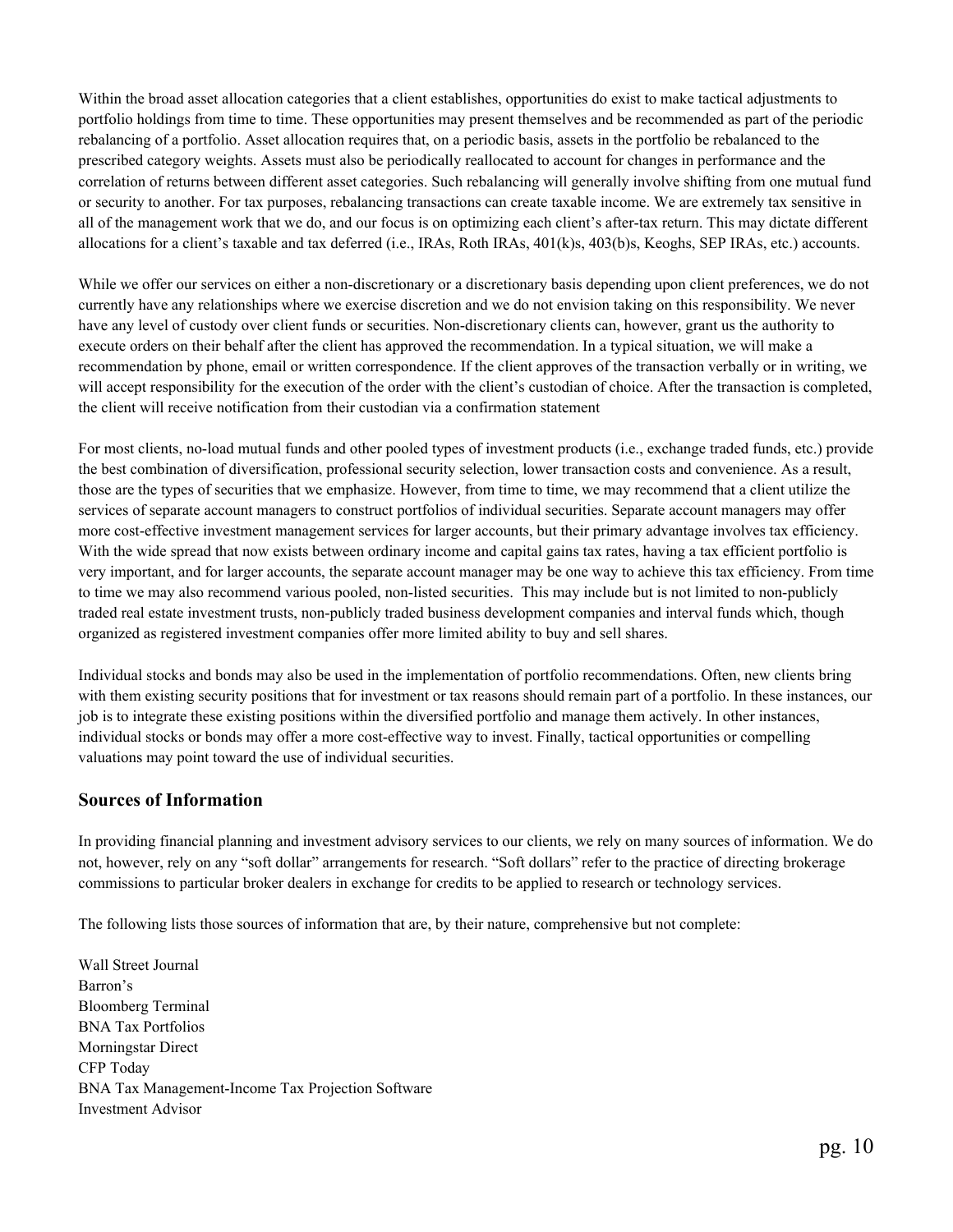Investors FastTrack Advisor Intelligence Bianco Research Ned Davis Research Bespoke Investment Group Premium Grant's Interest Rate Observer MRB Research YCharts

 In addition, we will rely heavily upon information obtained directly from mutual funds and ETFs in the form of periodic reports and news releases. Most importantly, we rely on contact with managers, either in person or via phone, to help evaluate fund choices.

## **Item 9: Disciplinary Information**

There are no legal or disciplinary events that are material to a client's or prospective client's evaluation of this advisory business or the integrity of our management and staff.

# **Item 10: Other Financial Industry Activities and Affiliations**

Schaefer Financial Management, Inc. is a Colorado corporation. Jeffrey A. Schaefer, CFP® is the President and sole shareholder of Schaefer Financial Management, Inc. In the course of our business, we maintain a number of relationships which are material to our operations. At the present time, however, none of these should represent any conflict of interest to any client, as we maintain no licenses for the sale of any product including securities and insurance. *We are fee only financial advisors.*

 From time to time, we may refer clients to outside service providers including attorneys, accountants, mortgage bankers, insurance agents or other professionals. Charges for services from these providers will be billed directly to the client and will be the client's expense entirely. **We do not accept any payments from any third party for any referrals**.

See <u>Item 12: Brokerage Practices</u> below for information concerning our relationship with Charles Schwab & Co., Inc., a registered broker/dealer.

# **Item 11: Code of Ethics, participation or interest in client transactions and personal trading**

From time to time, we may recommend that a client purchase or sell a security in which we are also investors. In general, when this occurs, it will be related to the pooled types of investments described earlier and any positions that we hold will not be of material significance. There may be instances, however, when we will recommend to the client the purchase or sale of individual securities that we have a position in. Once again, our holdings and activity will not be material to the positions in question. Individual holdings may differ from client holdings due to the fact that each client's portfolio and needs are unique. In addition, our individual portfolio may reflect a more aggressive posture than client portfolios because of our greater understanding of the financial markets.

In order to further protect the interest of clients, Schaefer Financial Management, Inc. has implemented an investment policy relative to personal securities trading and insider trading. This investment policy is part of the firm's overall Code of Ethics which serves to establish a standard of business conduct for all of our employees that is based upon the fundamental principles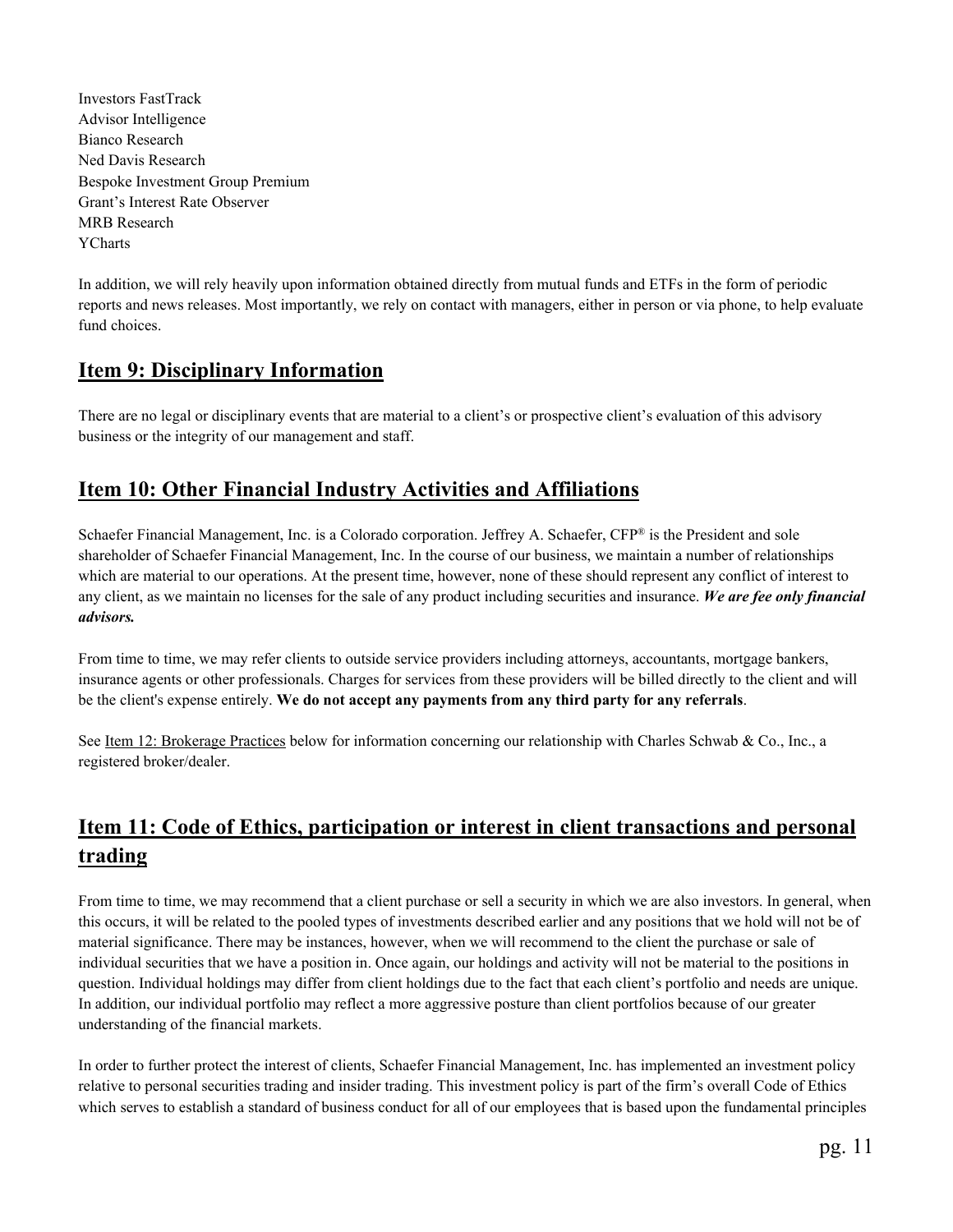of openness, integrity, honesty and trust. A copy of our Code of Ethics is available to any client or prospective client upon request.

# **Item 12: Brokerage Practices**

## *The Custodian and Brokers we use*

We do not maintain custody of your assets that we manage, although we may be deemed to have custody of your assets if you give us authority to withdraw assets from your account (see *Item 15 – Custody*, below). Your assets must be maintained in an account at a "qualified custodian," generally a broker-dealer or bank. We request that our clients use Charles Schwab & Co., Inc. (Schwab), a registered broker-dealer, member SIPC, as the qualified custodian. We are independently owned and operated and are not affiliated with Schwab. Schwab will hold your assets in a brokerage account and buy and sell securities when we instruct them to. While we request that you use Schwab as custodian/broker, you will decide whether to do so and will open your account with Schwab by entering into an account agreement directly with them. We do not open the account for you, although we may assist you in doing so. Even though your account is maintained at Schwab, we can still use other brokers to execute trades for your account as described below (see "*Your Brokerage and Custody Costs*").

### *How we select Brokers/Custodians*

We seek to recommend a custodian/broker who will hold your assets and execute transactions on terms that are, overall, most advantageous when compared to other available providers and their services. We consider a wide range of factors, including, among others:

- Combination of transaction execution services and asset custody services (generally without a separate fee for custody)
- Capability to execute, clear, and settle trades (buy and sell securities for your account)
- Capability to facilitate transfers and payments to and from accounts (wire transfers, check requests, bill payment, etc.)
- Breadth of available investment products (stocks, bonds, mutual funds, exchange-traded funds, etc.)
- Availability of investment research and tools that assist us in making investment decisions
- Quality of services
- Competitiveness of the price of those services (commission rates, margin interest rates, other fees, etc.) and willingness to negotiate the prices
- Reputation, financial strength, and stability
- Prior service to us and our other clients
- Availability of other products and services that benefit us, as discussed below (see "*Products and Services Available to Us from Schwab*")

## *Your Brokerage and Custody costs*

For our client's accounts that Schwab maintains, Schwab does not charge you separately for custody services but is compensated by charging you commissions or other fees on trades that it executes or that settle into your Schwab account. Schwab's commission rates applicable to our client accounts were negotiated based on the condition that our clients collectively maintain a total of at least \$10,000,000 of their assets in accounts at Schwab. This commitment benefits you because the overall commission rates and asset-based fees you pay are lower than they would be otherwise. Schwab recently moved to a commission free model for all equity and ETF trades if clients receive electronic delivery of confirmations and statements. Schwab also charges a transaction fee for open end institutional shares class mutual funds of \$24.00.

In addition to commissions, Schwab charges you a flat dollar amount as a "prime broker" or "trade away" fee for each trade that we have executed by a different broker-dealer but where the securities bought or the funds from the securities sold are deposited (settled) into your Schwab account. These fees are in addition to the commissions or other compensation you pay the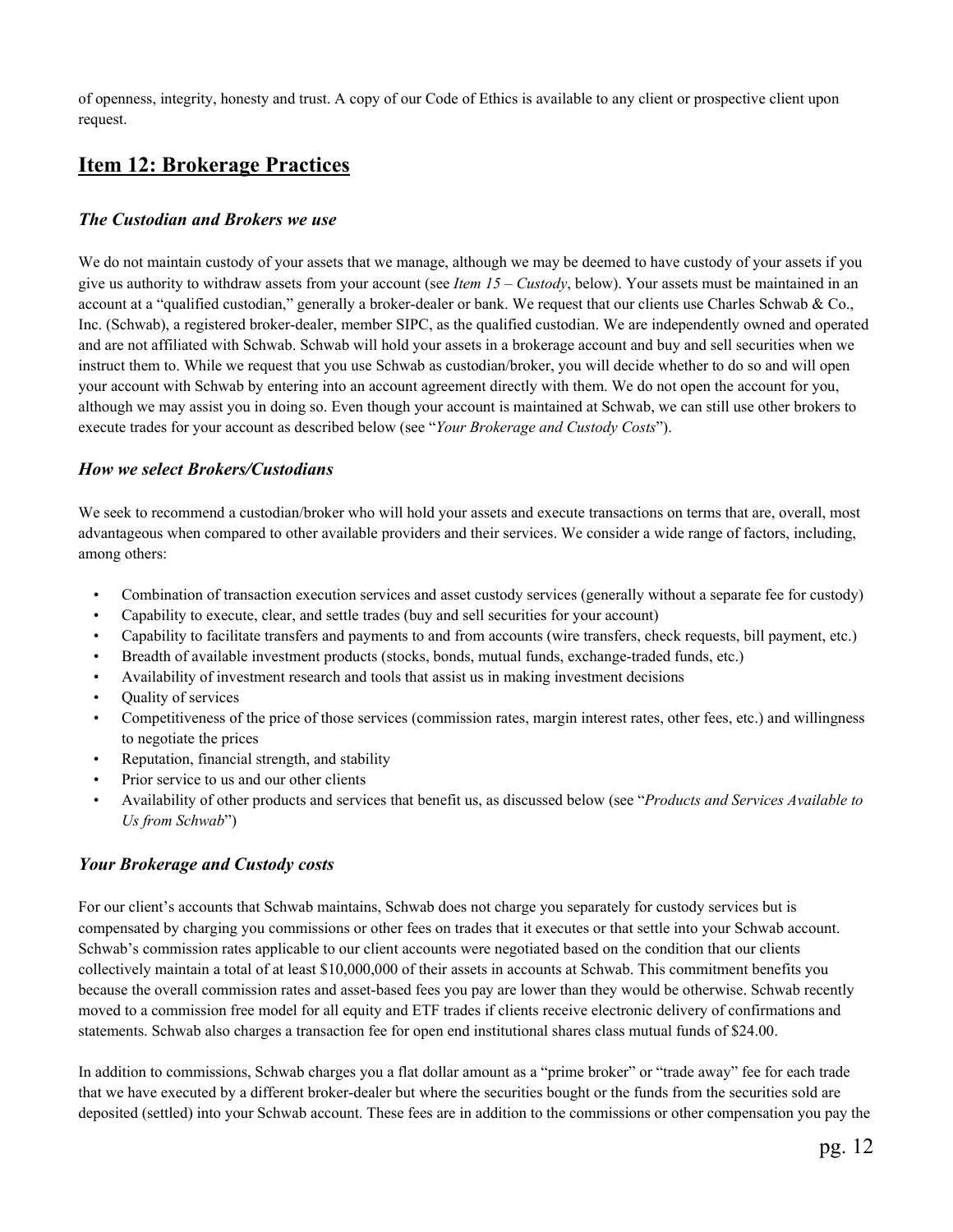executing broker-dealer. Because of this, in order to minimize your trading costs, we have Schwab execute most trades for your account. We have determined that having Schwab execute most trades is consistent with our duty to seek "best execution" of your trades. Best execution means the most favorable terms for a transaction based on all relevant factors, including those listed above (see "*How We Select Brokers/Custodians*").

#### *Products and Services available to us from Schwab*

Schwab Advisor Services™ (formerly called Schwab Institutional®) is Schwab's business serving independent investment advisory firms like us. They provide us and our clients with access to its institutional brokerage—trading, custody, reporting, and related services—many of which are not typically available to Schwab retail customers. Schwab also makes available various support services. Some of those services help us manage or administer our clients' accounts, while others help us manage and grow our business. Schwab's support services generally are available on an unsolicited basis (we don't have to request them) and at no charge to us. Following is a more detailed description of Schwab's support services:

**Services That Benefit You.** Schwab's institutional brokerage services include access to a broad range of investment products, execution of securities transactions, and custody of client assets. The investment products available through Schwab include some to which we might not otherwise have access or that would require a significantly higher minimum initial investment by our clients. Schwab's services described in this paragraph generally benefit you and your account.

**Services That May Not Directly Benefit You.** Schwab also makes available to us other products and services that benefit us but may not directly benefit you or your account. These products and services assist us in managing and administering our clients' accounts. They include investment research, both Schwab's own and that of third parties. We may use this research to service all or a substantial number of our clients' accounts, including accounts not maintained at Schwab. In addition to investment research, Schwab also makes available software and other technology that:

- Provide access to client account data (such as duplicate trade confirmations and account statements)
- Facilitate trade execution and allocate aggregated trade orders for multiple client accounts
- Provide pricing and other market data
- Facilitate payment of our fees from our clients' accounts
- Assist with back-office functions, recordkeeping, and client reporting

**Services That Generally Benefit Only Us.** Schwab also offers other services intended to help us manage and further develop our business enterprise. These services include:

- Educational conferences and events
- Consulting on technology, compliance, legal, and business needs
- Publications and conferences on practice management and business succession
- Access to employee benefits providers, human capital consultants, and insurance providers

Schwab may provide some of these services itself. In other cases, it will arrange for third-party vendors to provide the services to us. Schwab may also discount or waive its fees for some of these services or pay all or a part of a third party's fees. Schwab may also provide us with other benefits, such as occasional business entertainment of our personnel.

#### *Our interest in Schwab's services*

The availability of these services from Schwab benefits us because we do not have to produce or purchase them. We don't have to pay for Schwab's services. We may have an incentive to request that you maintain your account with Schwab, based on our interest in receiving Schwab's services that benefit our business rather than based on your interest in receiving the best value in custody services and the most favorable execution of your transactions. This is a potential conflict of interest. We believe, however, that our selection of Schwab as custodian and broker is in the best interests of our clients. Our selection is primarily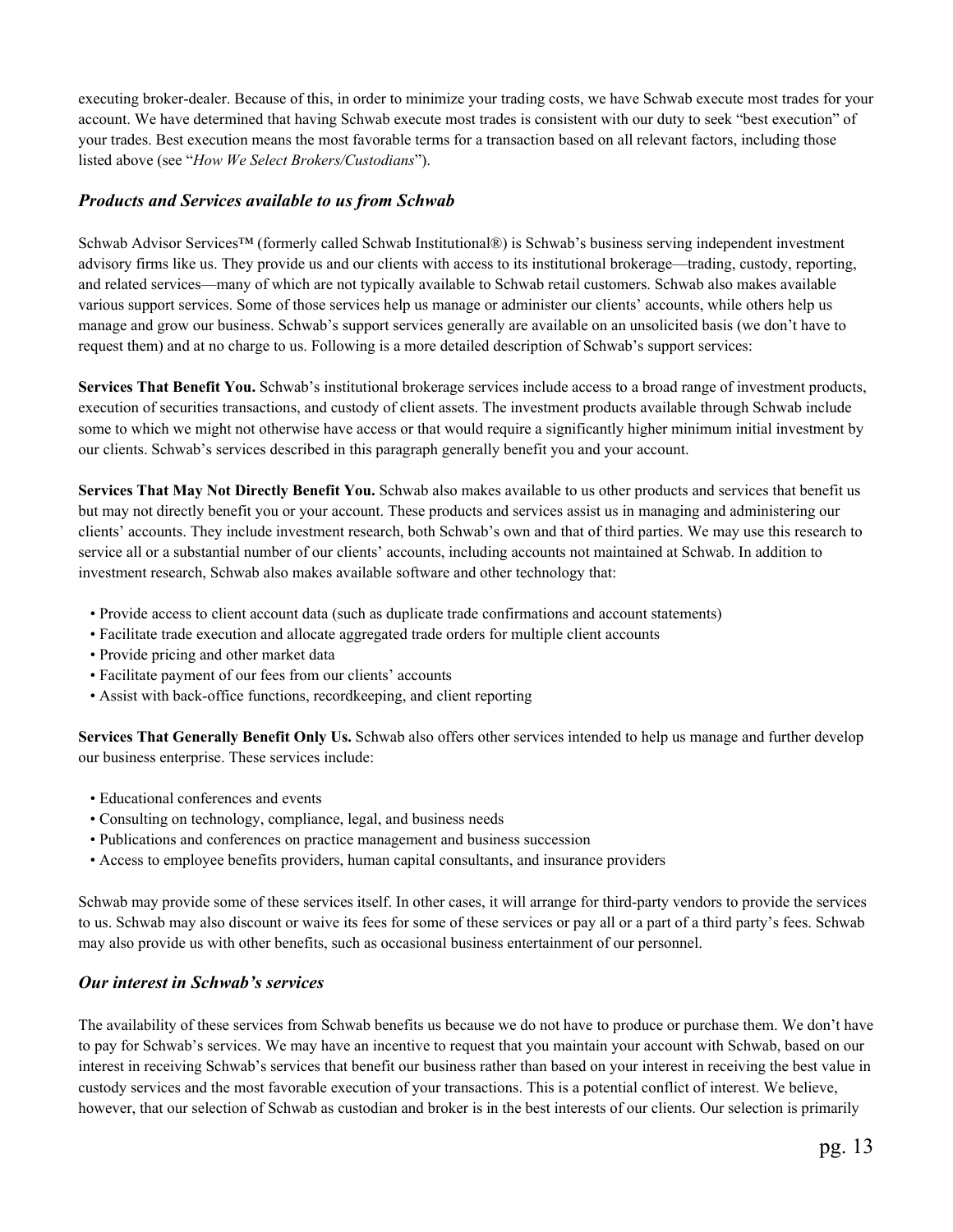supported by the scope, quality, and price of Schwab's services (see "*HowWe Select Brokers/Custodians*") and not Schwab's services that benefit only us.

 Schwab is the only custodian that we recommend at this time, although we periodically review the marketplace for alternative custodial relationships. While each client retains the right to select any custodian or broker dealer of their choice, Schaefer Financial Management, Inc. retains the right to terminate any investment management relationship based upon the client's choice of custodian.

If a client follows our recommendation and establishes a custodial relationship at Schwab, we will assist in this process and act as the intermediary in transmitting instructions to Schwab. By granting to Schaefer Financial Management, Inc. a limited power of attorney over the account, Schwab will accept instructions from our office and will provide us with duplicate confirmations and statements as well as electronic access to account information. Any commissions or transaction fees that the client pays to Schwab are not shared with Schaefer Financial Management, Inc. in any way and are the sole responsibility of the Client. Because of the volume of business that Schaefer Financial Management, Inc. does with Schwab, our clients enjoy lower commissions than a retail investor would at Schwab. Please note that in purchasing no-load mutual funds, a Client will pay a proportionate share of the fund's operating costs.

 At no time is any client under any obligation to purchase any financial product that we recommend. The decision about where and whether to make product purchases rests entirely with the client. At no time will we exercise any type of discretionary control over a client account.

## **Item 13: Review of Accounts**

While clients will always receive monthly statements from their custodian as well as transaction confirmation, Schaefer Financial Management, Inc. will provide a comprehensive written report to each Investment Advisory Client on a quarterly or annual basis, depending upon their portfolio size and account complexity. This report will include an analysis of the portfolio values, asset allocation and performance on both an individual asset and portfolio wide basis. Performance will also be reported on an absolute and relative basis and will be compared to broad market indices.

See also Item 4: Advisory Business above for a discussion of the details of, and the importance we attach to our ongoing reviews of client accounts and financial plans.

# **Item 14: Client Referrals and Other Compensation**

We do not receive or solicit any economic benefits from someone who is not a client for providing investment advice or other advisory services to our clients. We receive an economic benefit from Schwab in the form of the support products and services it makes available to us and other independent investment advisors whose clients maintain their accounts at Schwab. These products and services, how they benefit us, and the related conflicts of interest are described above (see *Item 12 – Brokerage Practices*). The availability to us of Schwab's products and services is not based on us giving particular investment advice, such as buying particular securities for our clients.

We or any person related to us do not directly or indirectly compensate any person who is not supervised by us for client referrals.

# **Item 15: Custody**

Under government regulations, we are deemed to have custody of your assets if, for example, you authorize us to instruct Schwab to deduct our advisory fees directly from your account. Schwab maintains actual custody of your assets. You will receive account statements directly from Schwab at least quarterly. They will be sent to the email or postal mailing address you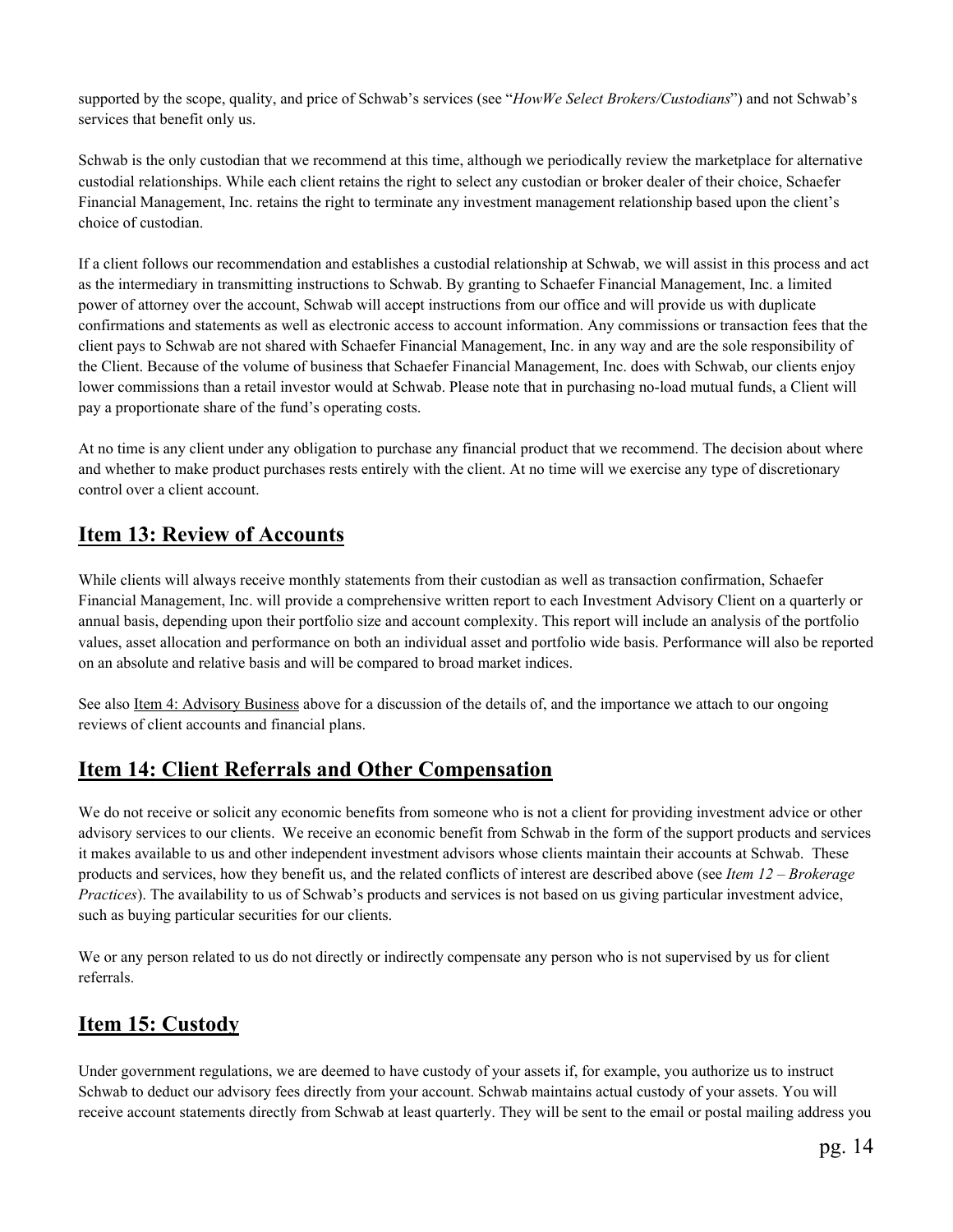provided to Schwab. You should carefully review those statements promptly when you receive them. We also urge you to compare Schwab's account statements to the periodic portfolio reports you will receive from us. See Item 12: Brokerage Practices above for additional information and disclosures concerning our relationship with Schwab to serve as custodian for our client's funds and securities.

## **Item 16: Investment Discretion**

Although we reserve the right to offer investment advisory services on a discretionary basis, at the present time it is not the practice of Schaefer Financial Management, Inc. to do so. For all recommendations, clients must approve the recommendation before it is implemented.

# **Item 17: Voting Client Securities**

Schaefer Financial Management, Inc. ("Schaefer") has adopted the following proxy voting policy with respect to those assets for which a client has vested Schaefer with discretionary investment management authority (the "assets").

Unless a client directs otherwise, in writing, Schaefer shall be responsible for: (1) directing the manner in which proxies solicited by issuers of securities beneficially owned by the client shall be voted, and (2) making all elections relative to any mergers, acquisitions, tender offers, bankruptcy proceedings or other type events pertaining to the assets. Schaefer and/or the client shall correspondingly instruct each custodian of the assets to forward to Schaefer copies of all proxies and shareholder communications relating to the assets. Absent mitigating circumstances and/or conflicts of interest (to the extent any such circumstance or conflict is presented, if ever, information pertaining to how Schaefer addressed any such circumstance or conflict shall be maintained by Schaefer), it is Schaefer's general policy to vote proxies consistent with the recommendation of the senior management of the issuer. Schaefer shall monitor corporate actions of individual issuers and investment companies consistent with Schaefer's fiduciary duty to vote proxies in the best interests of its clients. With respect to individual issuers, Schaefer may be solicited to vote on matters including corporate governance, adoption or amendments to compensation plans (including stock options), and matters involving social issues and corporate responsibility. With respect to investment companies (e.g., mutual funds), Schaefer may be solicited to vote on matters including the approval of advisory contracts, distribution plans, and mergers. Schaefer shall maintain records pertaining to proxy voting as required pursuant to Rule 204-2 (c)(2) under the Advisers Act.

Copies of our proxy voting policies and procedures as well as SEC Rules  $206(4)$ -6 and  $204-2(c)(2)$  are available upon written request. In addition, information pertaining to how Schaefer voted on any specific proxy issue is also available upon written request. Any questions regarding Schaefer's proxy voting policy shall be directed to Jeffrey A. Schaefer at the Schaefer office.

# **Item 18: Financial Information**

We do not require nor solicit prepayment of more than \$1,200 in fees per client, six months or more in advance. Therefore, we are not required to include our balance sheet with this brochure. We do not have any financial conditions that are likely to reasonably impair our ability to meet contractual commitments to clients.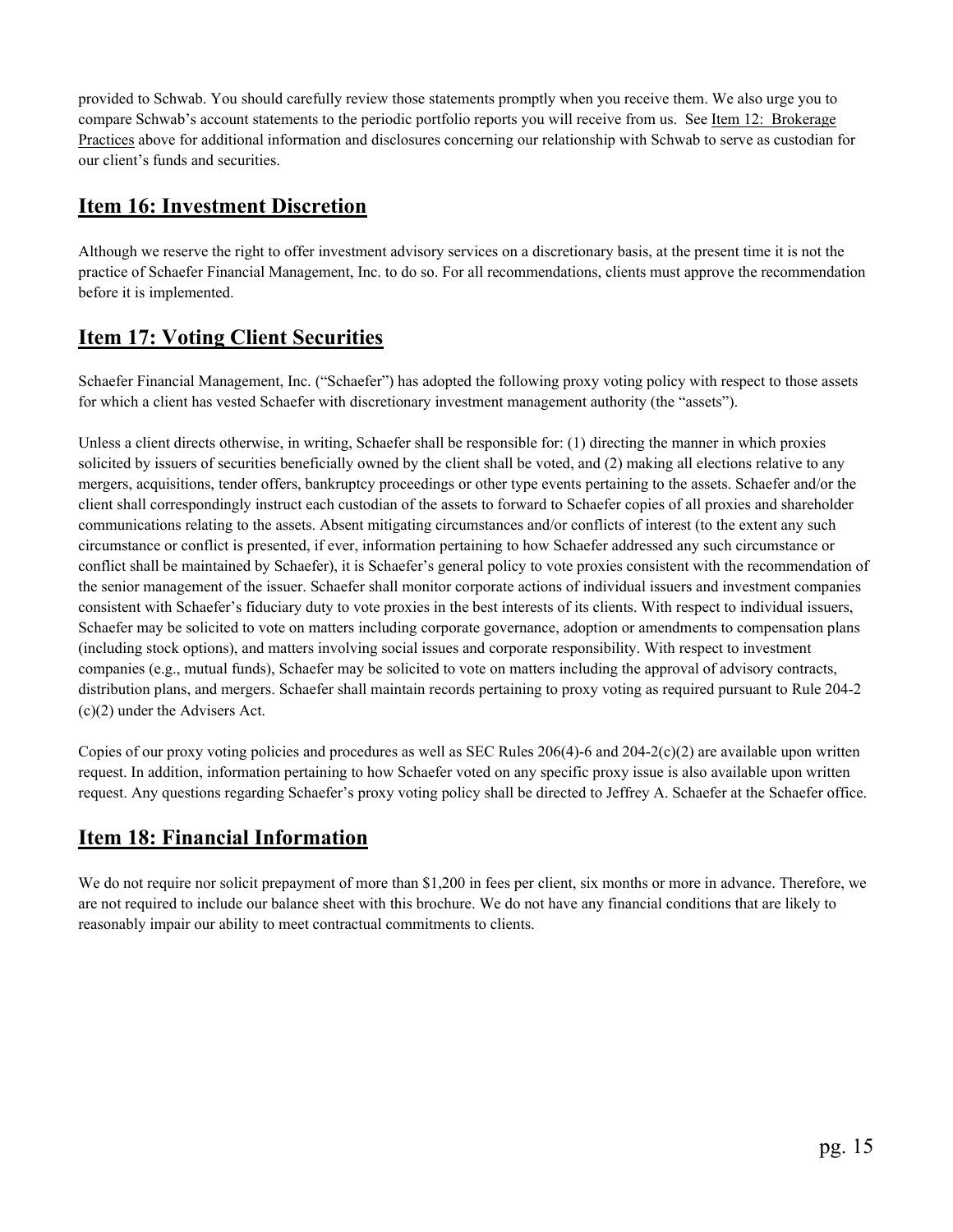# **Schaefer Financial Management, Inc.**

(a Registered Investment Adviser)

# **Brochure Supplement**

(SEC Form ADV – Part 2B)

March 31, 2022

This brochure supplement provides information about these members of our staff who service our client's accounts. This information supplements the Schaefer Financial Management, Inc. Client Brochure. You should have received a copy of that brochure. Please contact one of our staff at the address below if you did not receive Schaefer Financial Management, Inc.'s Client Brochure. Additional information about these staff members is available on the SEC's website at www.adviserinfo.sec.gov.

Jeffrey A. Schaefer Rebecca A. Aardal Lowell C. Hansen Kirsten S. Hollander Jerome P. Perkins Henry J. Schaefer Andrea N. Searle

> **7700 East Arapahoe Road, Suite 265 Centennial, CO 80112 (303) 770-6700 FAX (303) 770-1041 www.schaeferfinancial.com**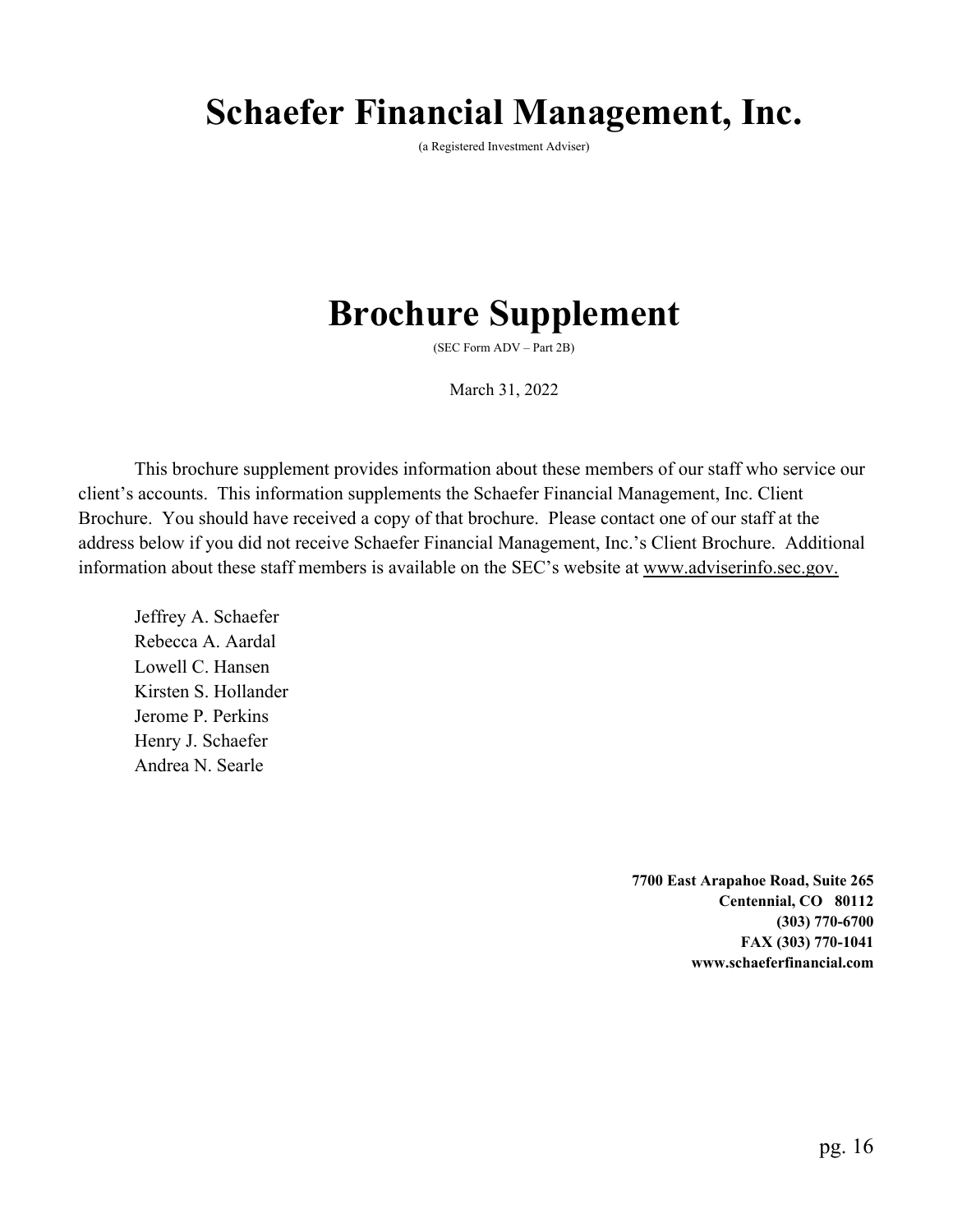## *Background and Credentials of Professional Staff*

 In selecting a financial advisor, one of the key concerns for a client should be the advisor's qualifications and credentials. At the present time, Schaefer Financial Management, Inc. employs six Certified Financial Planners <sup>TM</sup>. In order to maintain the quality of advice being provided to our clients, any staff member who joins our firm must have a college degree. In addition, we require that all employees in a professional capacity either have, or to be working toward, a relevant professional designation (i.e., CFP®, CPA).

#### **Jeffrey A. Schaefer, CFP®**

Jeff started the Firm in February, 1990 and operated it as a sole proprietor until 2001 when it was incorporated as Schaefer Financial Management, Inc. He has served as the Firm's sole owner and President for the entire time since the Firm was formed. His year of birth is 1964.

He is a Certified Financial Planner  $TM$  professional. The CFP® mark is a professional designation granted by the Certified Financial Planner Board of Standards, Inc. To secure the right to use the CFP® mark, he has completed an educational program and passed a series of six examinations. In addition, to receive the CFP® certification, a candidate must have at least three years of planning experience. He has been in practice since1986. Finally, he has agreed to be bound by a strict Code of Ethics and to complete required continuing education to maintain his designation.

 His undergraduate degree is from the University of Colorado, Boulder. He graduated Magna Cum Laude in May 1986 with a Bachelor of Science in Finance. He has also earned a Master of Science in Accounting with an emphasis in Taxation from the University of Colorado, Boulder in 1990.

 In terms of work history, his entire career has been spent in the financial services industry. From August 1987 through February 1990, he maintained a financial planning practice operated as Capital Financial Management. He and his partner dissolved that practice in February 1990 and he commenced operations as Schaefer Financial Management.

 Prior to forming Capital Financial Management, from May 1986, through August 1987, he was affiliated with Financial Architects, Inc. Financial Architects was a registered investment advisor providing financial planning and insurance products. His duties included financial planning and administration. From May 1985 through May 1986, he was affiliated with Financial Services Group of Colorado, an insurance agency providing financial planning services. And, prior to that, he was a registered representative with B.J. Leonard & Company, Inc., an NASD member broker/ dealer.

 In 1996, 1997, 1998, 1999, 2001 and 2002 he was honored to be recognized as one of America's Top Financial Advisors by Worth Magazine. No list was published in 2000. The Denver Business Journal named him one of its top wealth advisors in Colorado for 2007.

 In order to further his own professional development, he has published several articles on financial planning topics including "Tax Planning for Marital Dissolution" which appeared in Personal Financial Planning, and "Financing a College Education - When You Are too Late to Accumulate" which appeared in Financial and Estate Planning.

Jeffrey A. Schaefer is the Firm's sole supervisor and therefore supervises every member of the Firm's staff.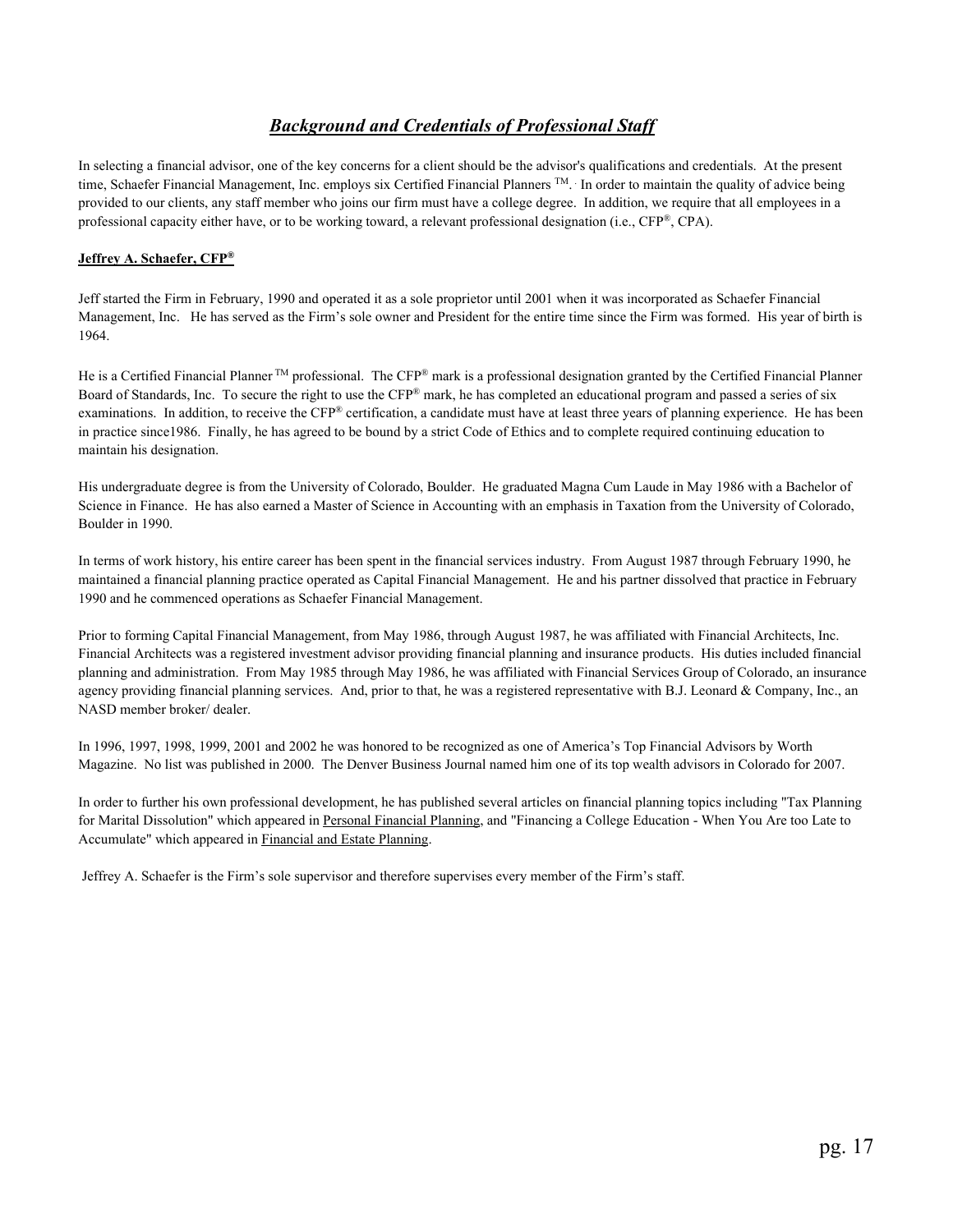#### **Rebecca A. Aardal, CFP®**

Becky has been employed by Schaefer Financial Management, Inc. since January, 1998. Her year of birth is 1975.

She is a Certified Financial Planner  $TM$  professional. The CFP® mark is a professional designation granted by the Certified Financial Planner Board of Standards, Inc. To secure the right to use the CFP® mark, she has completed an educational program and passed a series of six examinations. In addition, to receive the CFP® certification, a candidate must have at least three years of planning experience. She has been in the practice for most the past 20 years. Finally, she agreed to be bound by a strict Code of Ethics and to complete required continuing education to maintain her designation.

Her undergraduate degree is from Colorado State University in Fort Collins. She graduated in May 1997 with a Bachelor of Science in Business Administration with a major in Finance.

In terms of work history, she has significant experience in financial planning. In 1995 she completed an internship with Schaefer Financial Management and then in January of 1998, she started working for Schaefer Financial Management full time. She left briefly in 2002-2003 and moved to Tacoma, Washington where she worked for the Tacoma Art Museum as the database manager and also at the Business Computer Training Institute where she assisted students with financial aid. Upon her return from Washington she resumed her role with Schaefer Financial Management, Inc.

Becky is supervised by Jeffrey A. Schaefer. He supervises her activities by reviewing and approving all quarterly and annual reports to clients containing recommendations. He also oversees reviews and supervises all Financial Planning activities and client projects that the Firm undertakes for any client.

#### **Lowell C. Hansen, CFP®**

Lowell has been employed by Schaefer Financial Management, Inc. since February, 2005. His year of birth is 1963.

Lowell is a Certified Financial Planner  $TM$  professional. The CFP® mark is a professional designation granted by the Certified Financial Planner Board of Standards, Inc. To secure the right to use the CFP® mark, he completed a rigorous educational program and passed a series of six examinations. In addition, to receive the CFP® certification, a candidate must have at least three years of planning experience. He has been employed in the financial services industry for most of his career. Finally, he has agreed to be bound by a strict Code of Ethics and to complete required continuing education to maintain his designation.

Lowell received his undergraduate degree from Colorado State University, in Fort Collins. He graduated in 1985 with a Bachelor of Science in Finance.

In terms of work history, he has significant experience in the securities industry as well as running a small business. Prior to joining Schaefer Financial Management, he was Vice President at Dreyfus Institutional Marketing Group supporting relationships in the non-proprietary insurance and 401k channels in the western half of the United States. Before joining Dreyfus in 2002, he was Senior Vice President and Principal at Undiscovered Managers, LLC where he marketed mutual funds and separate accounts to registered investment advisors and broker/dealers in the western United States. From 1992 to 1997, he ran his family's transportation business located in the Midwest. Prior to that, he became securities licensed and traded municipal bonds for Wolfe & Hurst in San Francisco, California.

Lowell is supervised by Jeffrey A. Schaefer. He supervises his activities by reviewing and approving all quarterly and annual reports to clients containing recommendations. He also oversees reviews and supervises all Financial Planning activities and client projects that the Firm undertakes for any client.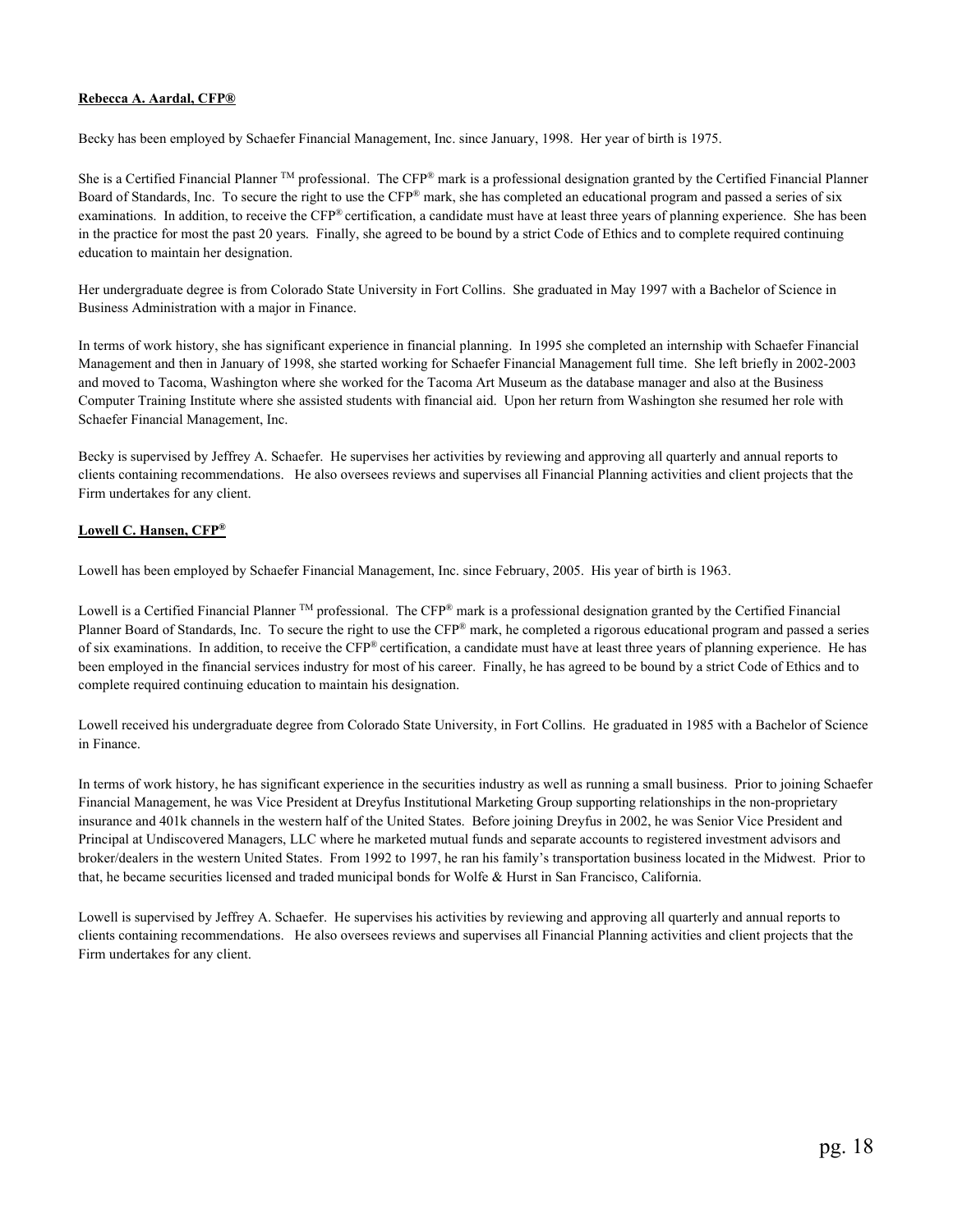#### **Kirsten S. Hollander, CFP®**

Kirsten has been employed by Schaefer Financial Management, Inc. since February, 2007. Her year of birth is 1971.

Kirsten is a Certified Financial Planner  $TM$  professional. The CFP® certification is a professional designation granted by the Certified Financial Planner Board of Standards, Inc. To secure the right to use the CFP® marks, she completed a rigorous educational program and passed a series of six examinations. In addition, to receive the CFP® certification, a candidate must have at least three years of planning experience. She has worked in the financial services industry since 1994. Finally, she has agreed to be bound by a strict Code of Ethics and to complete required continuing education to maintain her designation.

She is also a Certified Divorce Financial Analyst  $TM$ . The CDFA  $TM$  designation is granted by the Institute for Divorce Financial Analysts  $TM$ . She passed 3 module examinations and a comprehensive case-study exam. To retain the designations, she must obtain 15 divorce related hours of continuing education every two years. Our Firm examines and analyzes the financial issues of a divorce, providing our clients and their lawyers with data to help strengthen their case.

Her undergraduate degree is from Middlebury College in Middlebury, Vermont. She graduated in May 1993 with a Bachelor of the Arts in Biology and Psychology.

In terms of work history, she has significant experience in financial services industry. In February of 2007, she started working for Schaefer Financial Management, Inc. Prior to working for Schaefer Financial Management, Inc., from January 2004 through January 2007, she was a Financial Planner with Financially Speaking, Inc. Financially Speaking, Inc. is an independent fee-only financial planning and investment advisory firm. She was responsible for client service, gathering data and inputting that information for financial plans, and implementing the plans.

From March 2000 through December 2003, she was a Retirement Plan and Senior Financial Advisor for AIG Valic, a company specializing in providing and servicing retirement plans in the K-12 public school market place. They provided financial planning services to their retirement plan participants.

Prior to that, from November 1994 through February 2000, she worked for Founders Asset Management, Inc. (now Dreyfus Founders Funds). She began her career at Founders in the client service department, but soon moved to the institutional marketing department, where she was a Regional Marketing Manager, supporting and marketing to institutional clients.

Kirsten is supervised by Jeffrey A. Schaefer. He supervises her activities by reviewing and approving all quarterly and annual reports to clients containing recommendations. He also oversees reviews and supervises all Financial Planning activities and client projects that the Firm undertakes for any client.

#### **Jerome P. Perkins, CFP®**

Jerome has been employed by Schaefer Financial Management, Inc. since July, 2013. His year of birth is 1990.

He is a Certified Financial Planner™ professional. The CFP® mark is a professional designation granted by the Certified Financial Planner Board of Standards, Inc. To secure the right to use the CFP® mark, he has completed an educational program and passed a series of seven examinations. In addition, to receive the CFP® certification, a candidate must have at least two years of apprenticeship experience. He has worked in the financial services industry since graduating from college. Finally, he agreed to be bound by a strict Code of Ethics and to complete required continuing education to maintain his designation.

His undergraduate and graduate degrees are from the University of Colorado, Boulder. He graduated in May 2013 with a Bachelor of Science/Master of Science concurrent degree in Applied Mathematics with an emphasis in Finance and a minor in Economics.

In terms of work history, he started with Schaefer Financial Management after college in 2013. He has continued to work there since.

Jerome is supervised by Jeffrey A. Schaefer. He supervises his activities and projects given to him by the other CFP® professionals in the office. He also oversees reviews and supervises all Financial Planning activities and client projects that the Firm undertakes for any client.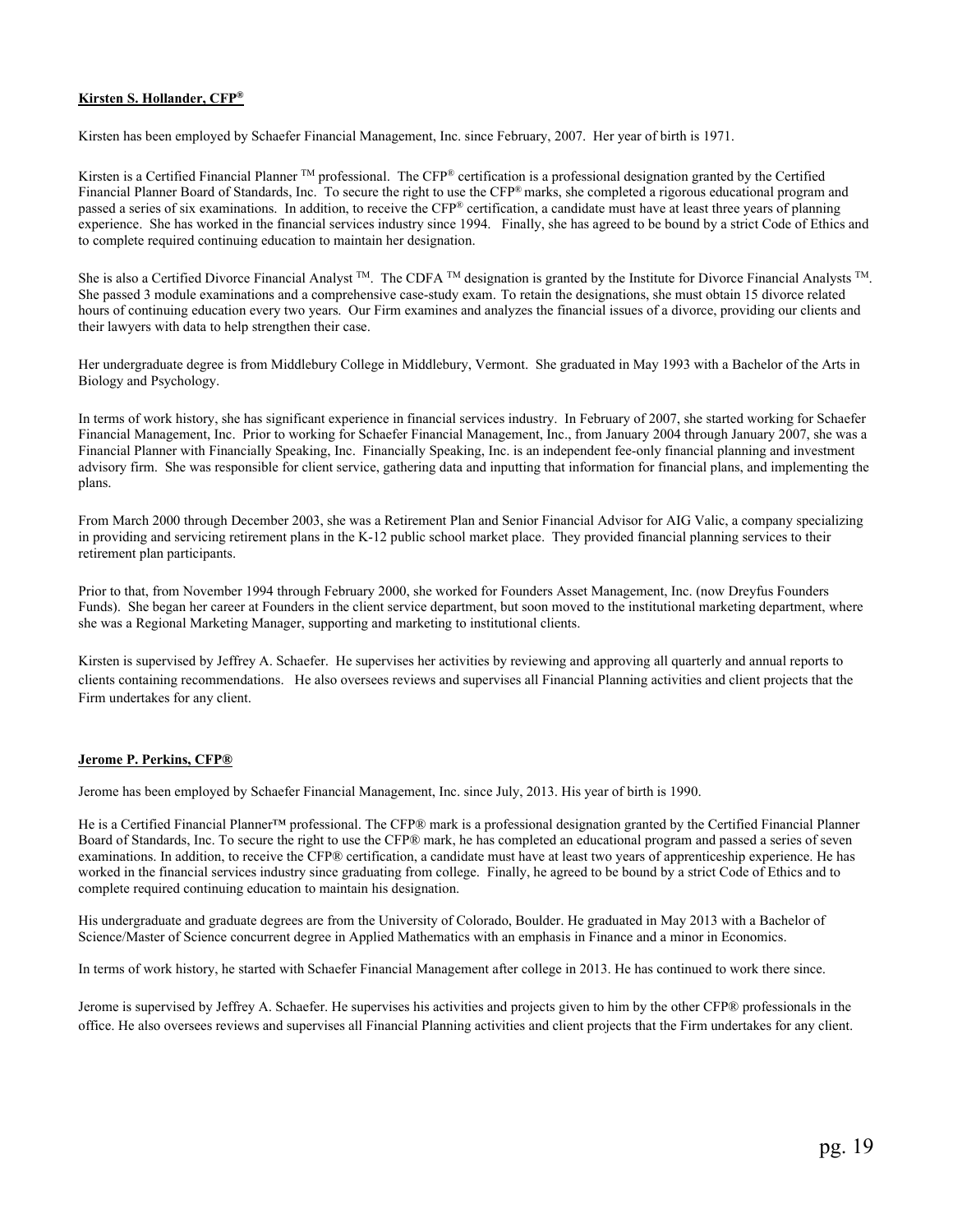#### **Henry J. Schaefer**

Henry has been employed by Schaefer Financial Management, Inc. since July, 2021. His year of birth is 1997.

His undergraduate and graduate degrees are from the University of Colorado, Boulder. He graduated in May 2021 with a Bachelor of Science in Finance and Accounting and a Master of Science in Taxation.

In terms of work history, he started with Schaefer Financial Management after college in 2021. He has continued to work there since.

Henry is supervised by Jeffrey A. Schaefer. He supervises his activities and projects given to him by the other CFP® professionals in the office. He also oversees reviews and supervises all Financial Planning activities and client projects that the Firm undertakes for any client.

#### **Andrea N. Searle, CFP®**

Andrea has been employed by Schaefer Financial Management, Inc. since January, 2001. Her year of birth is 1972.

She is a Certified Financial Planner TM professional. The CFP® mark is a professional designation granted by the Certified Financial Planner Board of Standards, Inc. To secure the right to use the CFP® mark, she has completed an educational program and passed a series of six examinations. In addition, to receive the CFP® certification, a candidate must have at least three years of planning experience. She has been in the practice of financial planning since 1997. Finally, she has agreed to be bound by a strict Code of Ethics and to complete required continuing education to maintain her designation.

Her undergraduate degree is from the University of Colorado, Boulder. She graduated in May 1994 with a Bachelor of Science in Accounting.

 In terms of work history, she has significant experience in financial planning. In January of 2001, she started working for Schaefer Financial Management, Inc. Prior to working for Schaefer Financial Management, Inc., from May 1999 through December 2000, she was an investment analyst with Envestnet Asset Management (formerly known as Portfolio Management Consultants, Inc.). Portfolio Management Consultants provided a platform of separate account managers for investment advisors to use in their clients' portfolios. She performed due diligence and investment analysis on separate account managers that would be listed on the platform. From January 1997 through May 1999, she was affiliated with AMG Guaranty Trust (Formerly known as Asset Management Group), an investment advisory firm providing investment and financial services. She performed financial planning and portfolio management services. Prior to that, from September 1994 through December 1996, she worked for Arthur Andersen, LLP in their tax department. At that time, Arthur Andersen, LLP was one of the big six accounting firms. She performed duties in both taxation and financial planning. She attended, on an annual basis, Arthur Andersen's worldwide training center to further her education in tax and financial planning.

Andrea is supervised by Jeffrey A. Schaefer. He supervises her activities by reviewing and approving all quarterly and annual reports to clients containing recommendations. He also oversees reviews and supervises all Financial Planning activities and client projects that the Firm undertakes for any client.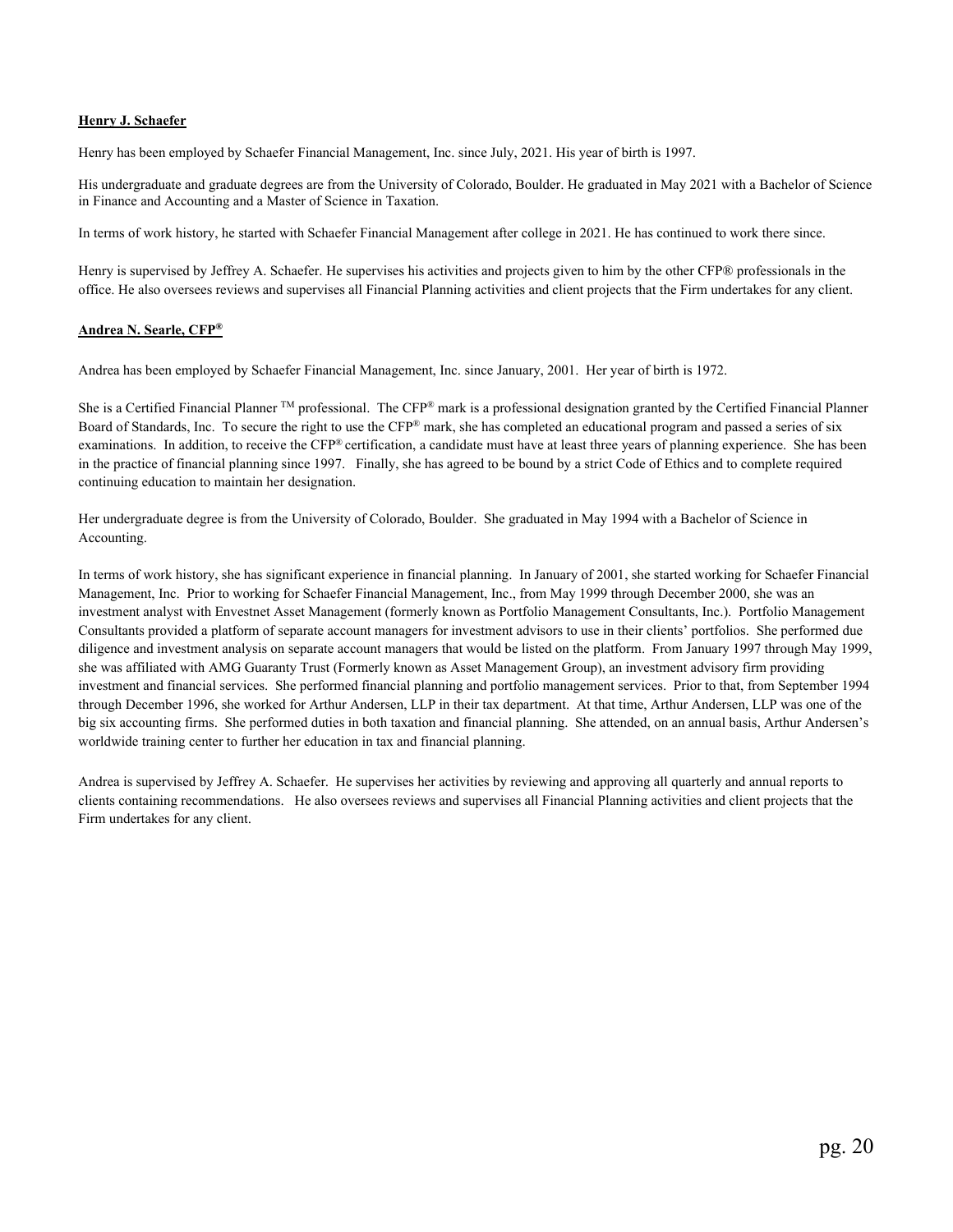# Form ADV Part 3 - Client Relationship Summary

Date: Updated 6/8/2022

#### **Item 1: Introduction**

SCHAEFER FINANCIAL MANAGEMENT, INC. is an investment adviser registered with the Securities and Exchange Commission offering advisory accounts and services. It is important for you to understand how advisory and brokerage services and fees differ. This document gives you a summary of the types of services we offer and fees we charge. Please visit www. investor.gov/CRS for free, simple tools to research firms and for educational materials about broker-dealers, investment advisers, and investing.

**Item 2: Relationship and Services** 

*Questions to ask us: Given my financial situation, should I choose an investment advisory service? Why or why not? How will you choose investments to recommend to me? What is your relevant experience, including your licenses, education and other qualifications? What do these qualifications mean?* 

What investment services and advice can you provide me? Our firm primarily offers the following investment advisory services to retail clients: comprehensive financial planning (we assess your financial situation and provide advice to meet your goals) and portfolio management (we review your portfolio, investment strategy, and investments). As part of our standard services, we typically monitor client accounts on a quarterly basis. Our firm offers **only** non-discretionary services (where the retail investor makes the ultimate decision). We limit the types of investments that are recommended since not every type of investment vehicle is needed to create an appropriate portfolio. Our minimum account size for opening a new client relationship is\$500,000 for a clients' group of related accounts. However, we may waive this limit in certain situations at our discretion. Please also see our Form ADV Part 2A ("Brochure"), specifically Items 4 & 7.

#### **Item 3: Fees, Costs, Conflicts, and Standard of Conduct**

*Questions to ask us: Help me understand how these fees and costs might affect my investments. If I give you \$10,000 to invest, how much will go to fees and costs, and how much will be invested for me? What are your legal obligations to me when acting as my investment adviser? How else does your firm make money and what conflicts of interest do you have? How might your conflicts of interest affect me, and how will you address them?* 

What fees will I pay? Clients who engage us for financial planning work will pay hourly fees for the development and implementation of a financial plan. If you engage us for assistance in managing your investments, you will pay ongoing advisory fees based on the value of the cash and investments in your account. Advisory fees are asset based, so the more assets you have in your advisory account, the more you will pay us and thus we have an incentive to increase those assets in order to increase our fee. Advisory fees are charged quarterly in arrears and are paid even if you do not have any income or gains